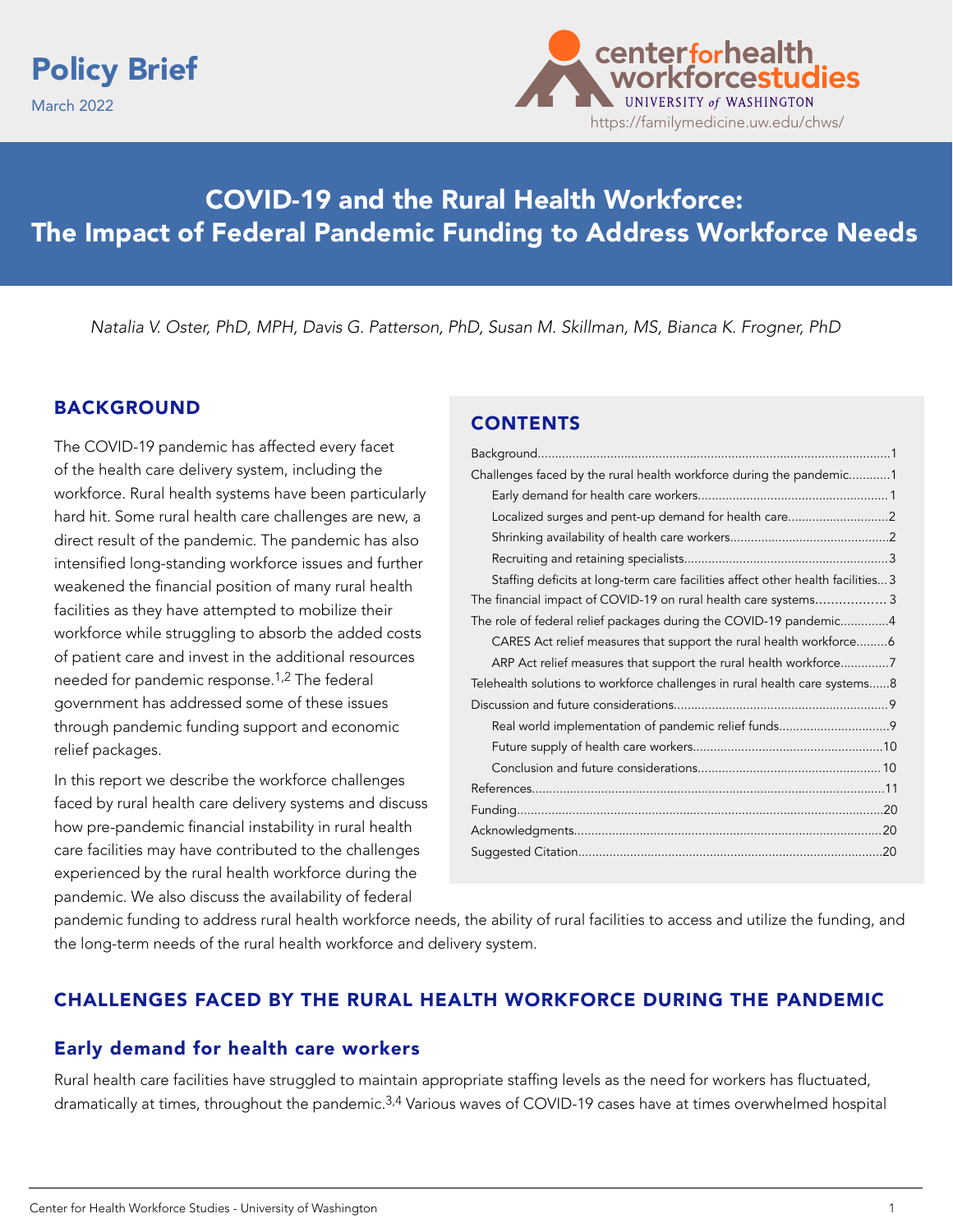<span id="page-1-0"></span>staff and resulted in many hours of overtime. Alternatively, hours for health care workers were temporarily reduced when routine and non-emergency health services were curtailed early in the pandemic.<sup>3</sup> This reduced demand, primarily among non-emergency services, contributed to approximately 10% of the health workforce, in both urban and rural areas, being furloughed or losing their jobs as health systems mitigated financial losses.<sup>3,5-7</sup> By August 2020, many of the furloughed (or temporarily laid off) health care workers were brought back as nonemergency procedures and routine medical appointments resumed.8 While every type of health care setting adjusted their employment arrangements in response to COVID-19, the number of rural health care workers suffering pandemic-related job losses has not been tracked nationally.4,9,10

## Localized surges and pent-up demand for health care

In the spring of 2020, COVID-19 incidence and mortality rates were higher in urban versus rural counties in the U.S.<sup>11,12</sup> By January 2021, however, the intensity of the pandemic had shifted to rural areas and by mid-2021, the rural COVID-19 mortality rate was roughly twice that of urban areas.<sup>12,13</sup> These elevated mortality rates are likely due to lower vaccination rates in rural compared to urban areas combined with higher rates of unmet health and social needs.<sup>13-16</sup> The influx of COVID-19 patients increased pressure on rural hospitals which had struggled to maintain adequate staffing long before the pandemic.1,17-22

During the pandemic, many people deferred preventive care, routine health screenings, and other outpatient services.<sup>23,24</sup> As a result, in addition to caring for influxes of COVID-19 patients, health care workers have accommodated backlogs of often sicker patients who return for delayed care, further increasing the workload of those who remain on the job.25-27 For example, nationwide, patients have skipped or delayed 9.4 million breast, colorectal, and prostate cancer screenings.<sup>23</sup> The Centers for Disease Control and Prevention (CDC) estimates that, as of July 2020, 9.4% of rural residents delayed or avoided urgent or emergency care, 30.9% deferred routine care, and 38.2% delayed or avoided any medical care because of COVID-19-related concerns.<sup>27</sup> In October 2020, a national survey found that one in every four rural households had been unable to get medical care for a serious problem during the pandemic. Over half (56%) of these patients reported negative health consequences as a result.28

## Shrinking availability of health care workers

Multiple factors have exacerbated rural health workforce shortages during the pandemic as rural health professionals left their jobs in record numbers due to stress, burnout, vaccine mandates, and competition within the health care industry.<sup>29-33</sup> This exodus increased the workload for remaining staff who in turn become at increased risk of leaving.<sup>34-36</sup> Some rural health facilities have also faced unprecedented difficulty in hiring and retaining physicians, registered nurses (RNs), and critical support staff such as coders, schedulers, and nursing assistants.31,34 A 2021 survey among rural hospital administrators reported that nearly 96% of rural hospitals reported difficulty filling open positions.<sup>37</sup> In some rural locations, a deficit of health care workers has resulted in suspension of hospital services such as obstetrics care.<sup>37,38</sup>

RNs are the most visible workforce in short supply in rural areas because they are the largest group of licensed health professionals in the U.S. across settings.<sup>39</sup> Pre-pandemic projections estimated that the U.S. would need to add 200,000 RNs to the workforce each year through 2029 to meet the dual effects of increased demand for health care and a shrinking workforce.<sup>40,41</sup> Even before the pandemic, many RNs voluntarily left direct-care nursing jobs due to caseloads that felt unmanageable and unsafe for their patients and themselves.<sup>29,42</sup> The pandemic has increased turnover and worsened the deficit of RNs in rural health facilities. 34,43-45 License counts are known to overestimate available RN supply because at all times some licensed RNs are not in clinical practice. During the pandemic some RNs may have temporarily or permanently left nursing employment but remained licensed.

Small rural hospitals have not been able to compete with large urban hospitals that attract and retain RNs with higher salaries and large sign-on bonuses.<sup>46</sup> For example, Monument Health, a member of The Mayo Clinic Care Network in Rapid City, South Dakota, has offered a \$40,000 sign-on bonus for intensive care unit and operating room RNs, even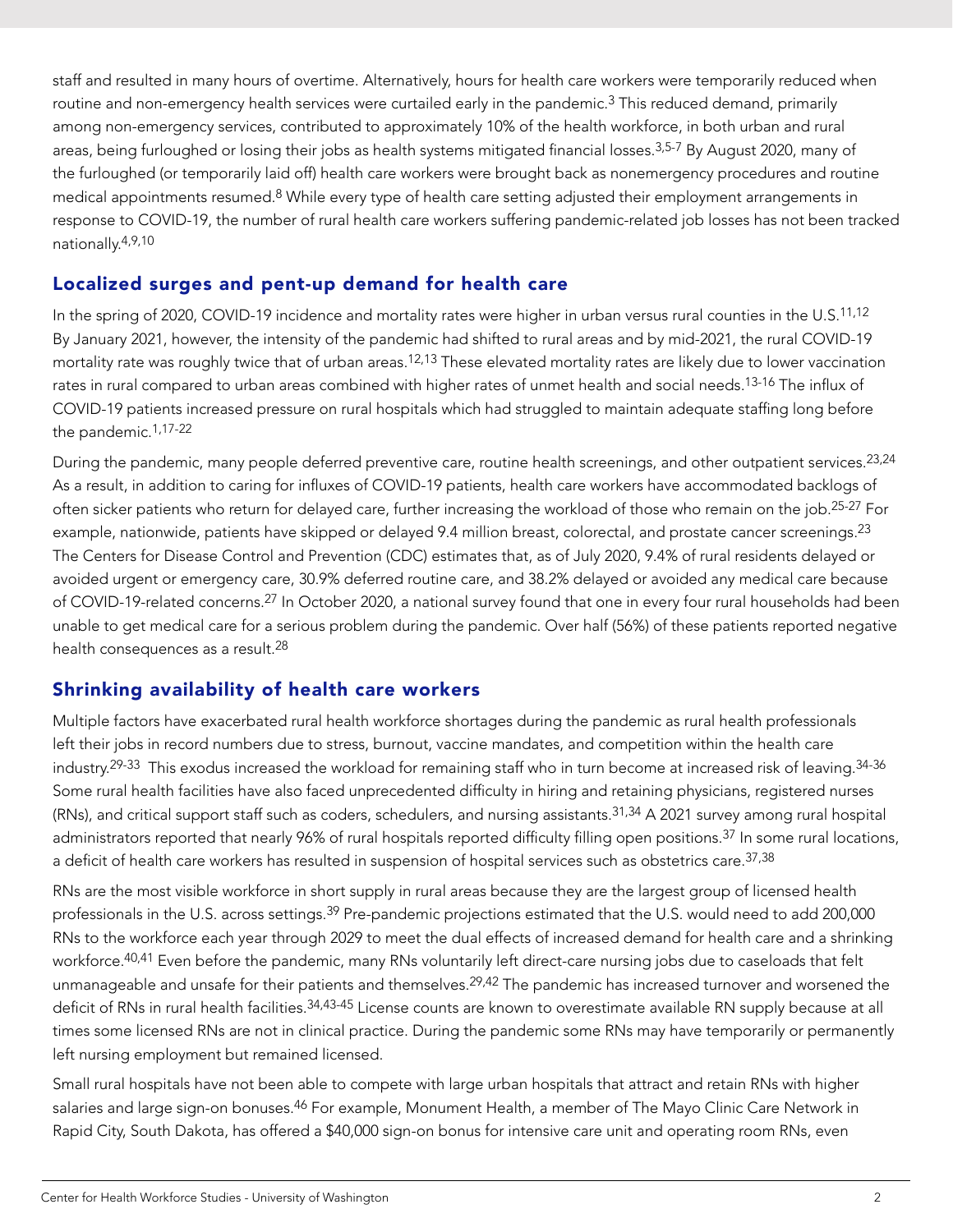<span id="page-2-0"></span>though the median pay for RNs in the state is just \$55,660 a year.<sup>47</sup> During the pandemic, the University of Arkansas for Medical Sciences, a 400-bed hospital and the state's largest academic medical institution, increased sign-on bonuses for experienced acute care RNs from \$12,000 to \$25,000.<sup>48</sup> In addition to sign-on bonuses, RN salaries, in particular for lucrative travel nursing contracts, have been observed as high as \$250 hour; in some cases, RNs earn a higher salary than physicians working alongside them in the same hospital.<sup>49,50</sup> In some scenarios, staff RNs can quit, get hired as a traveling nurse, and earn much higher salaries in the same hospital.<sup>31</sup>

## Recruiting and retaining specialists

Recruiting and retaining intensivists to care for the critically ill and manage intensive care units (ICUs) has long been a challenge for both rural and urban hospitals.<sup>51,52</sup> While 19% of the U.S. population lives in rural a county, only 1% of ICU beds are located in rural hospitals, making the rural specialty care crisis especially acute.<sup>53</sup> These shortages were exacerbated during the pandemic when many patients hospitalized with COVID-19 required specialized care, ICU admission, or mechanical ventilation.54-56 During the pandemic, rural hospitals have used innovative techniques such as tele-critical care that let specialists from large, often urban, medical centers share their expertise with clinicians in rural ICUs.<sup>57</sup> Providers such as certified registered nurse anesthetists (CRNAs) have also been deployed to manage the sickest patients in some rural hospitals, lead intubation teams, and educate other providers on critical care management.<sup>58</sup>

## Staffing deficits at long-term care facilities affect other health facilities

Nursing homes, including skilled nursing facilities (SNFs), have long struggled to meet staffing needs.59 Nearly 420,000 nursing home workers have left the industry since the start of the pandemic.<sup>60-62</sup> According to a September 2021 survey from the American Health Care Association, nearly every facility had asked staff to work overtime or extra shifts, 70% of nursing homes needed to hire costly agency staff, and 58% of nursing homes were limiting admissions.<sup>60</sup> Both rural and urban hospitals have patients that are medically stable enough for post-acute rehabilitative care but who cannot be discharged due to a lack of staffed SNF beds.<sup>32,59,63</sup> This bottleneck further stresses hospital capacity.<sup>32,63</sup>

As the COVID-19 pandemic has worn on, rural nursing homes have experienced worse staffing struggles, compared with urban facilities, in part because of the limited number of available workers in rural areas.<sup>62,64</sup> Although national data are not yet available, anecdotal reports suggest that some rural long-term care facilities have used federal and state assistance to offer bonuses and overtime pay to their staff, while recognizing that this is not a long-term solution and funds are limited.<sup>62</sup>

## THE FINANCIAL IMPACT OF COVID-19 ON RURAL HEALTH CARE SYSTEMS

The American Hospital Association estimated that pandemic-related losses for the nation's hospitals and health systems, in both urban and rural areas, was over \$323.1 billion in 2020.<sup>65</sup> Given that many rural facilities had fewer financial reserves before the pandemic compared with their urban counterparts (see **Boxes 1 and 2**), the higher costs and shrinking revenues associated with COVID-19 have disproportionately impacted rural facilities.<sup>66,67</sup> Also, rural health care facilities received a disproportionately smaller share of economic relief compared with urban hospitals although rural areas faced a higher proportion of COVID-19 cases.<sup>68,69</sup> Additionally, rural hospitals may experience further weakening of their financial position as they rely on hiring travel nurses through staffing agencies at costs that exceed their financial resources.<sup>35,70</sup> These workforce-related challenges are both cause and consequence of financial impacts of COVID-19 on rural health systems, and therefore an understanding of pandemic finances is key to appreciating rural health workforce dynamics. The full impact of the pandemic's effects on rural hospitals remains to be seen.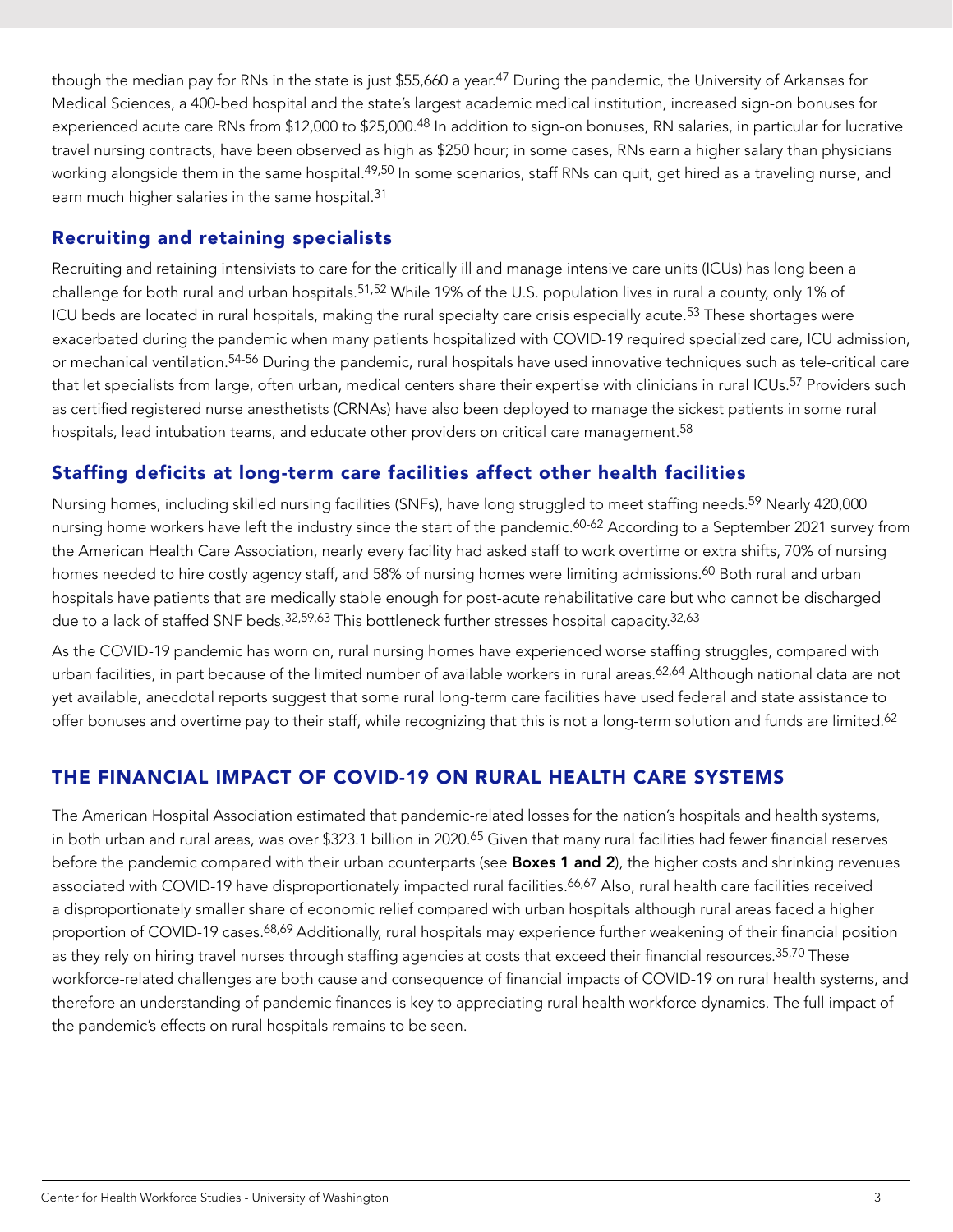## <span id="page-3-0"></span>BOX 1. THE FINANCIAL WELLBEING OF RURAL HEALTH FACILITIES

#### Rural hospitals

Approximately 2,500 short-term, acute care hospitals serve rural populations.<sup>71</sup> Before the pandemic, many rural health facilities were more likely to have negative operating margins and half as many days of cash on hand to pay operating expenses compared to the national median.14,72,73 In 2020, during the COVID-19 pandemic, 19 rural hospitals closed, the highest number since the University of North Carolina Cecil G. Sheps Center began tracking closures in 2005.74,75 This does not include rural hospitals that were consolidated or sold to a larger hospital system.75 As of January 2021, more than 500 rural hospitals across 47 states were estimated to be at immediate risk of closure.74,75

#### Primary care clinics

Small primary care clinics (in rural and non-rural areas) have been closing due to the financial strains of the pandemic.76-78 A 2020 survey by The Physician's Foundation found that 8% of physicians surveyed, representing an estimated 16,000 medical practices, indicated that they had closed their practice as a result of the pandemic.<sup>78</sup> The number of rural closures is unclear,<sup>8</sup> but rural primary care clinics have fewer financial reserves than urban clinics, and reports suggest that the pandemic has further exacerbated these disparities, resulting in closures.77,79

#### Nursing homes

Rural nursing homes were struggling financially before the pandemic.<sup>80</sup> Like urban nursing homes, they have faced increased labor costs and losses in revenue due to decreased occupancy during the pandemic.<sup>80</sup> Numerous anecdotal reports have documented closures of rural nursing homes and long-term care facilities, 80-83 although the specific toll of the pandemic on rural nursing homes is not yet clear.

## THE ROLE OF FEDERAL RELIEF PACKAGES DURING THE COVID-19 PANDEMIC

The federal government has implemented a series of financial relief packages to help offset COVID-related expenses and lost revenue due to the pandemic (Table 1). To examine the role of federal pandemic relief packages on workforce needs of rural health care facilities, we focus primarily on the workforce provisions of the Coronavirus Aid, Relief, and Economic Security (CARES) Act of 2020 and the American Rescue Plan (ARP) Act of 2021. These have been the most comprehensive financial relief programs to date. (See Box 3 for general information on these packages.) Most CARES and ARP funds were open to all providers regardless of geographic location. Some funds were explicitly allocated for the rural health care delivery system and workforce, described below.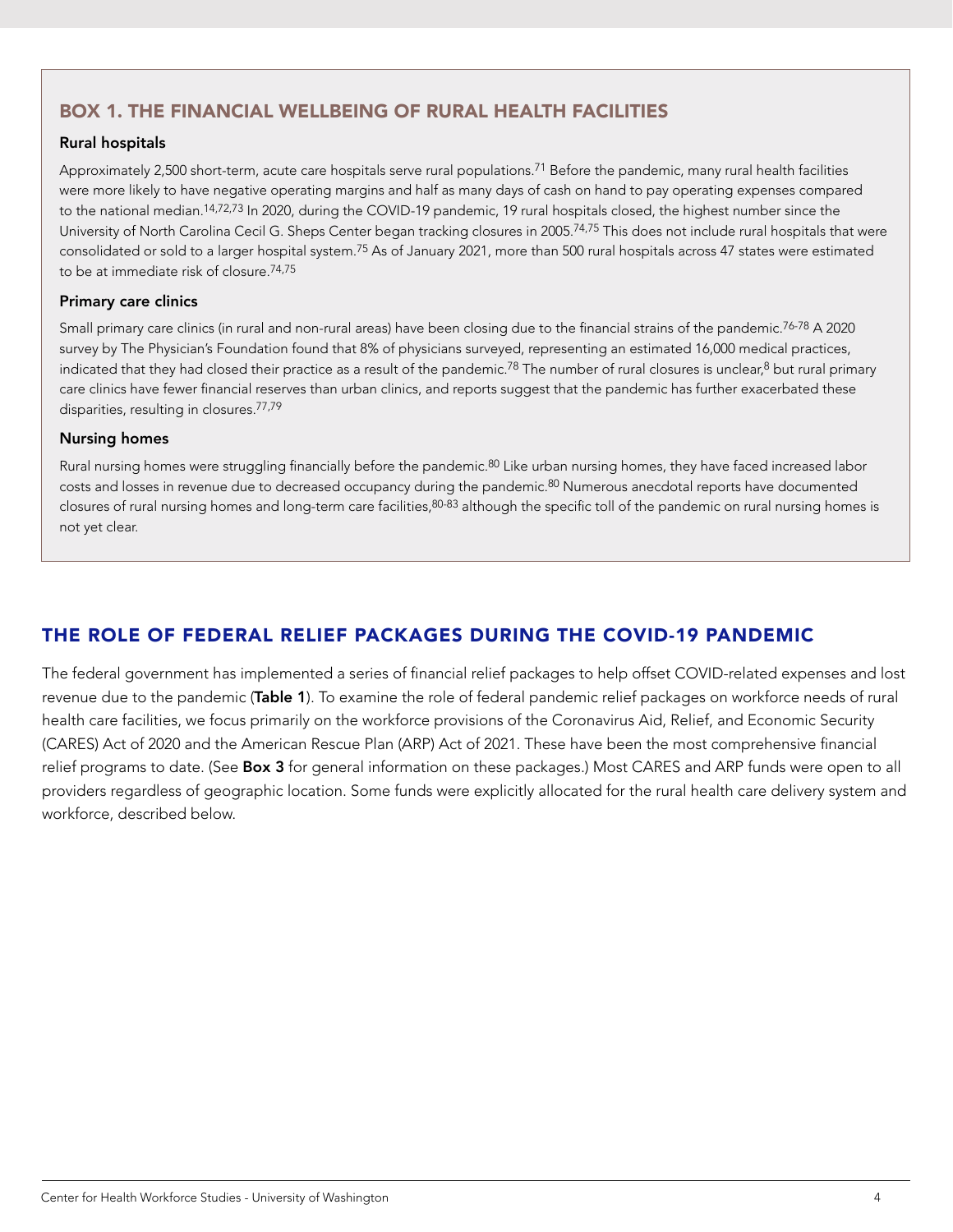### Table 1. RURAL WORKFORCE CHALLENGES ADDRESSED BY COVID-19 PANDEMIC POLICIES AND PROGRAMS

| Federal policy initiatives addressing workforce challenges                                                        |                                        |                                   |                                                                              |                                                                         |                                                     |                                                                                                   |                                                                |                                           |  |  |
|-------------------------------------------------------------------------------------------------------------------|----------------------------------------|-----------------------------------|------------------------------------------------------------------------------|-------------------------------------------------------------------------|-----------------------------------------------------|---------------------------------------------------------------------------------------------------|----------------------------------------------------------------|-------------------------------------------|--|--|
| Rural<br>workforce<br>challenges                                                                                  | <b>Provider</b><br><b>Relief Funds</b> | Paycheck<br>Protection<br>Program | <b>Medicare</b><br>Accelerated<br>and Advance<br><b>Payments</b><br>Programs | <b>Emergency</b><br><b>Rural Health</b><br><b>Care Grant</b><br>Program | American<br>Rescue<br><b>Plan Rural</b><br>Payments | <b>Rural Public</b><br><b>Health</b><br>Workforce<br><b>Training</b><br><b>Network</b><br>Program | <b>Mental Health</b><br>Promotion<br>and Burnout<br>Prevention | <b>Telehealth</b><br><b>Flexibilities</b> |  |  |
| Health care<br>workers<br>furloughed<br>or laid off<br>early in<br>pandemic                                       | X                                      | X                                 |                                                                              |                                                                         |                                                     |                                                                                                   |                                                                |                                           |  |  |
| Health care<br>workers<br>voluntarily<br>leaving<br>jobs due to<br>overwork,<br>stress and<br>burnout             | X                                      | X                                 | $\boldsymbol{\mathsf{x}}$                                                    | X                                                                       |                                                     | X                                                                                                 | $\mathsf{x}$                                                   |                                           |  |  |
| Job loss due<br>to vaccine<br>mandates                                                                            |                                        |                                   |                                                                              |                                                                         |                                                     | $\pmb{\mathsf{X}}$                                                                                |                                                                | $\mathsf{x}$                              |  |  |
| Difficulty<br>hiring new<br>staff                                                                                 | X                                      | $\mathsf{x}$                      |                                                                              | X                                                                       | X                                                   | X                                                                                                 |                                                                | X                                         |  |  |
| Loss of staff<br>to traveling<br>health worker<br>agencies                                                        | X                                      | X                                 |                                                                              | X                                                                       | X                                                   | X                                                                                                 |                                                                | $\mathsf{x}$                              |  |  |
| Health care<br>workers lost<br>to more<br>competitive<br>salaries and<br>bonuses at<br>urban health<br>facilities | X                                      | X                                 |                                                                              | X                                                                       | X                                                   | X                                                                                                 |                                                                | $\boldsymbol{\mathsf{X}}$                 |  |  |
| Increased<br>patient loads<br>due to local<br>COVID-19<br>surges and<br>pent-up<br>demand for<br>health care      |                                        |                                   |                                                                              |                                                                         |                                                     | $\pmb{\mathsf{X}}$                                                                                | $\mathsf{X}$                                                   | $\mathsf{x}$                              |  |  |
| Pandemic-<br>related<br>revenue loss                                                                              | $\pmb{\mathsf{X}}$                     | $\boldsymbol{\mathsf{X}}$         | $\pmb{\mathsf{X}}$                                                           | $\boldsymbol{\mathsf{X}}$                                               | $\mathsf X$                                         |                                                                                                   |                                                                |                                           |  |  |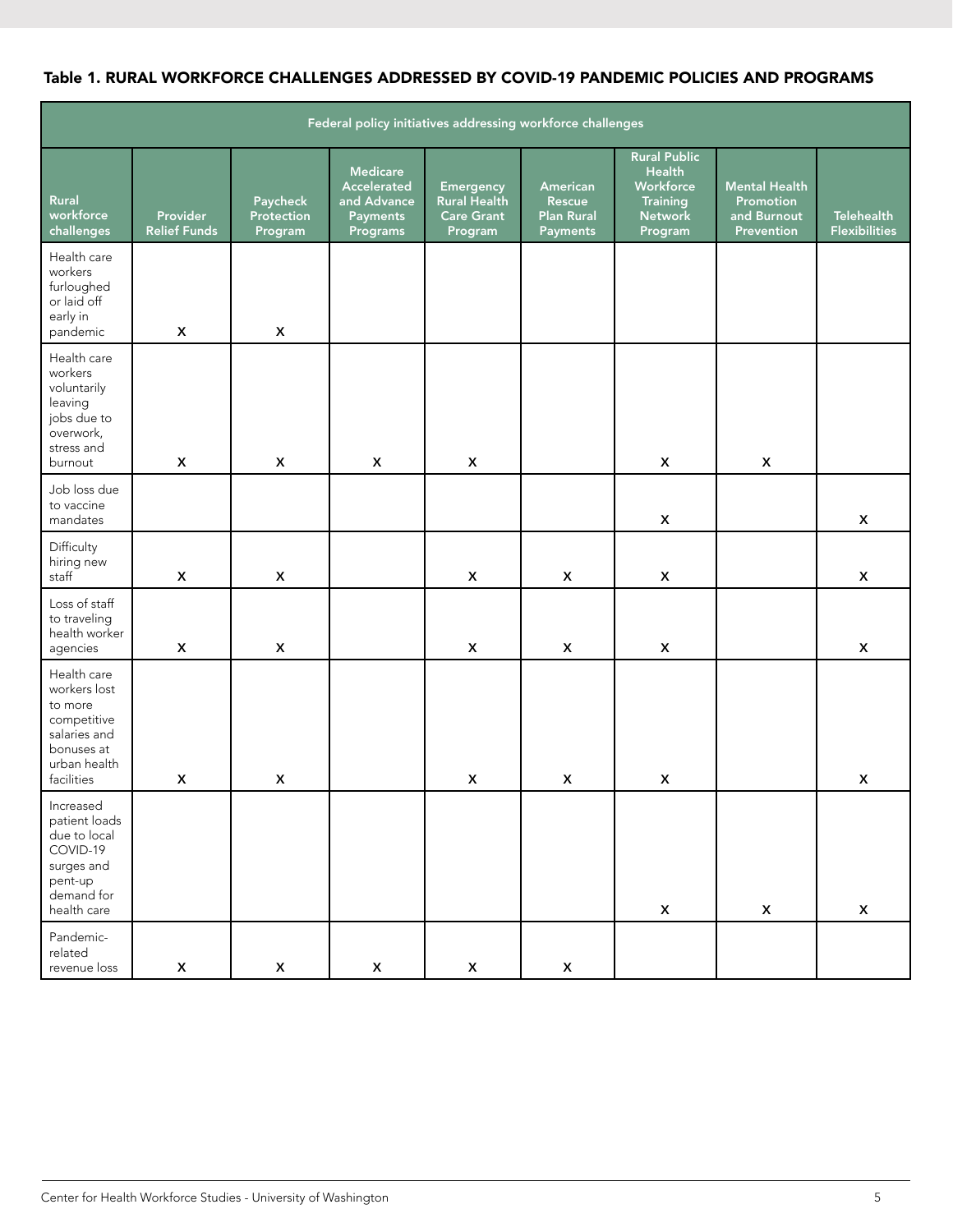## <span id="page-5-0"></span>CARES Act relief measures that support the rural health workforce

The CARES Act allocated \$175 billion for emergency relief for hospitals and other health care facilities.<sup>87</sup> Of these funds, \$10 billion were reserved for rural hospitals, including CAHs, Rural Health Clinics (RHCs), and Federally

Qualified Health Centers (FQHCs).87 Three CARES Act programs are particularly relevant to the rural health care system and workforce: the Provider Relief Fund, the Paycheck Protection Program, and the COVID-19 Accelerated and Advance Payments Program.

### • Provider Relief Fund (PRF)

Of the \$175 billion of PRF payments allocated to health care providers, \$10.9 billion were allocated for 4,300 rural facilities. 87 Funding could be used for recruitment and retention costs of health care workers, including costs for hiring and retention bonuses, temporary housing, and transportation.<sup>88</sup>

#### • Paycheck Protection Program (PPP)

Government-owned hospitals, a majority of which are in rural counties, were eligible for PPP support.89,90 To be eligible, a hospital needed to receive less than 50% of their funding, with the exception of Medicaid funding, from state or local government sources. 89,90 Although data are not yet available on the number of rural health care providers who received PPP loans, the U.S. Treasury Department reported that 20.1% of all PPP loans went to businesses in rural areas.<sup>91</sup> As of July 2020, doctor and dentist offices (in both urban and rural areas) were among the businesses most likely to receive a PPP loan, with more than 22,300 doctor's offices and 4,000 outpatient care centers receiving loans.92,93

The PPP initially required businesses to have fewer than 500 employees. This requirement was later amended (in Section 5001 of the ARP Act) to allow eligibility for businesses with more than one physical location as long as they employed 300 or fewer people per location.<sup>94,95</sup> Rural clinics owned by larger hospital systems thus became eligible under these expanded rules.

### • COVID-19 Accelerated and Advance Payments (CAAP) Programs

As of October 2020 (the most recent report available), the Centers for Medicare and Medicaid Services (CMS) had distributed more than \$98 billion in accelerated payments to 22,000 Part A providers (inpatient hospitals, SNFs, nursing homes, hospice, and home care agencies/providers) and more than \$8.5 billion to 28,000 Part B providers, including physicians and other practitioners.<sup>96</sup> Of the \$98 billion distributed to Part A Providers, RHCs received approximately \$221 million (0.2%) and CAHs approximately \$2.6 billion (2.8%).97

## BOX 2. PANDEMIC-RELATED FINANCIAL LOSSES IN RURAL HEALTH FACILITIES

Many factors have contributed to financial losses in rural health facilities during the pandemic:

- Unprecedented demand for certain medical equipment, pharmaceuticals and personal protective equipment (PPE) has disrupted supply chains and increased costs for basic supplies needed to treat COVID-19 patients.<sup>6,84</sup>
- Elective and non-emergency surgeries such as knee and hip replacements have been canceled or delayed to preserve hospital and clinic capacity for COVID-19 surges.6,85 Revenue from these services comprises approximately 48% of all hospital income.6,84,85 Many rural hospitals depend on elective surgeries to stay solvent and are disproportionately dependent on surgical volume compared with high-occupancy health facilities.14,66,72 In turn, fewer elective surgeries decrease demand for postsurgery care, such as rehabilitative care in skilled nursing facilities and physical therapy services.<sup>86</sup>
- Many patients have deferred preventive care and other outpatient services during the pandemic.<sup>23,24</sup> Critical Access Hospitals (CAHs) and other small rural hospitals normally receive a higher share of revenue from outpatient services compared with high-occupancy hospitals and those affiliated with larger health systems.72 These rural hospitals are considered to be at highest risk for financial challenges due to COVID-19–related restrictions on preventive care.72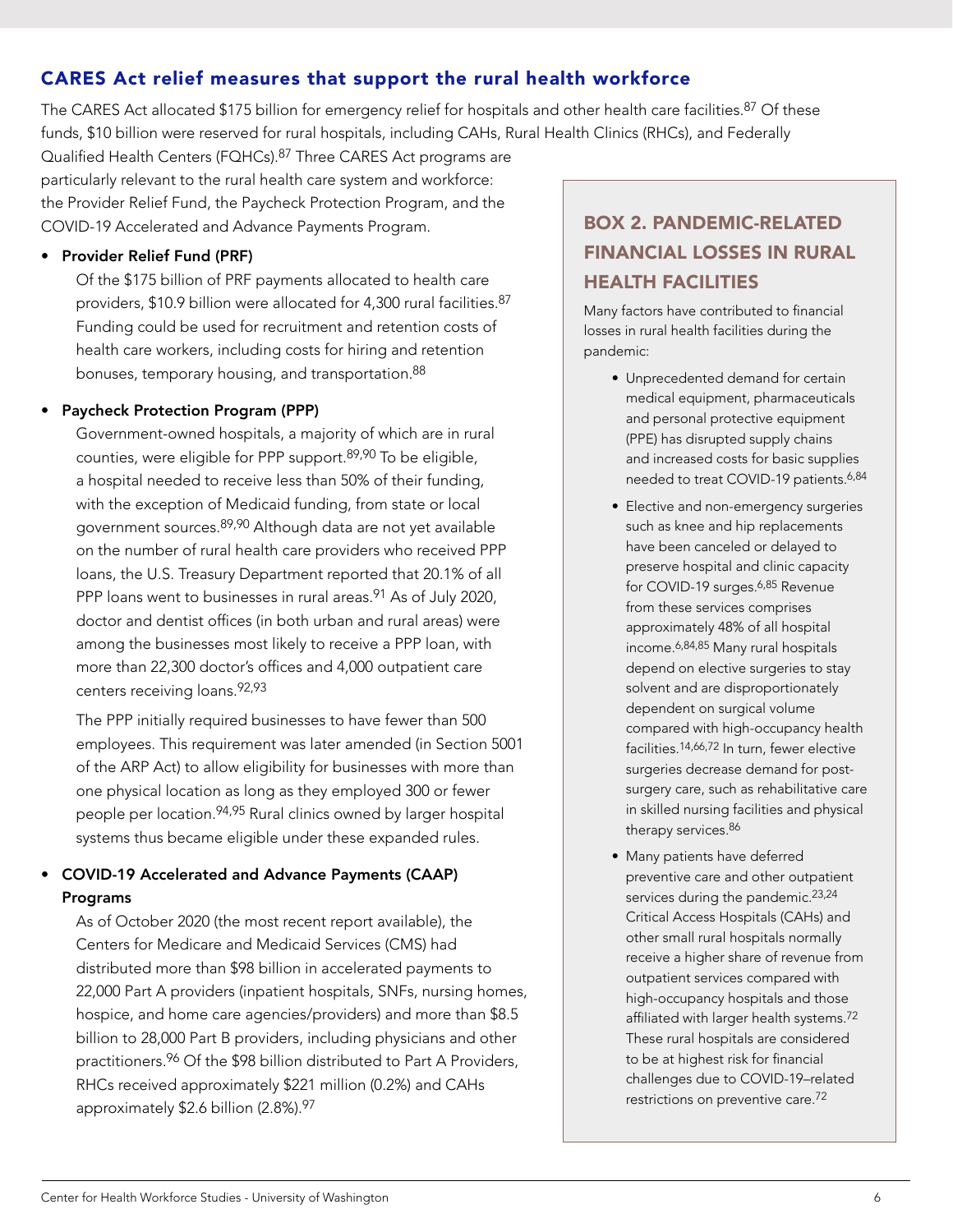### <span id="page-6-0"></span>BOX 3. OVERVIEW OF FEDERAL RELIEF PROGRAMS DURING THE COVID-19 PANDEMIC

#### Coronavirus Aid, Relief, and Economic Security (CARES) Act of 2020

The CARES Act was a \$2.2 trillion economic stimulus bill passed by Congress in March 2020.<sup>98</sup> CARES implemented a variety of programs aimed at economic assistance for workers, families, small businesses, and industries.<sup>98</sup> The CARES Act allocated \$175 billion for emergency relief for hospitals and other health care facilities.<sup>87</sup> SNFs received an additional \$4.9 billion of funding relief.87,99 Three CARES programs (the Provider Relief Fund (PRF), the Paycheck Protection Program (PPP), and the COVID-19 Accelerated and Advance Payments (CAAP) Program) are relevant to the health workforce.

PRF: The PRF was authorized in April 2020 through the CARES Act and replenished several times through various legislative actions, including the American Rescue Plan (ARP).<sup>99</sup> The PRF provided \$175 billion to health care providers with the goal of reimbursing eligible hospitals and health care providers for "health care-related expenses or lost revenues that are attributable to coronavirus."<sup>100,101</sup> The application period for PRF funds closed on November 3, 2021.<sup>102</sup> Funds did not need to be paid back if they were used according to the program's terms and conditions.<sup>101</sup>

PPP: The PPP was created through the CARES Act and originally included \$349 billion in funding.<sup>94,103</sup> These funds became available to small businesses on April 3, 2020, but were depleted within two weeks.<sup>103</sup> Second and third rounds of funding were later approved, for \$310 billion and \$284 billion, respectively.<sup>94</sup> The PPP ended on May 31, 2021.<sup>104</sup> PPP funds were provided in the form of loans that were fully forgiven, including the principal amount and interest accrued, if used for payroll costs, interest on mortgages, rent, and utilities.<sup>94</sup> The average PPP loan was about \$100,000.92

 COVID-19 Accelerated and Advance Payments (CAAP) Programs: The Medicare AAP Programs were established in 1986 to help hospitals and other providers facing cash flow disruptions during an emergency.<sup>105,106</sup> Under the Medicare AAP Programs, CMS provides up-front payments for expected future claims for services provided to Medicare patients.106 In March 2020, the CARES Act amended the existing Medicare AAP Programs to relax repayment terms for loans made to providers and to support a broader group of providers during the pandemic. 96,107

#### American Rescue Plan (ARP) Act of 2021

The ARP is a \$1.9 trillion economic stimulus bill passed by Congress in March 2021 to aid the country's recovery from the economic and health effects of the pandemic and ongoing recession.<sup>108</sup> Approximately \$8.7 billion of ARP funding has been allocated to address rural health workforce issues through the Emergency Rural Health Care Grant Program, ARP Rural payments, Rural Public Health Workforce Training Network Program, and funds to enhance mental health.

## ARP Act relief measures that support the rural health workforce

The ARP has initiated new funding mechanisms for the rural health workforce and health delivery system, in addition to extending some rural funding supports in the CARES Act. The ARP programs relevant to the rural health workforce are described below.

### Emergency Rural Health Care Grant (ERHCG) Program

 In August 2021, a \$350 million initiative was developed to expand the access of rural hospitals to COVID-19 vaccines and testing, medical supplies, and telehealth, among other services.<sup>109,110</sup> ERHCG funds can also be used to support construction or renovation of rural health care facilities and to compensate for lost revenue or staffing expenses due to COVID-19.110 Applications for at least a portion of these funds are open until the funds are exhausted (applications were still open as of March 2022).<sup>109,110</sup> Grant awards range from \$25,000 to \$1 million.<sup>109</sup>

 The ERHCG program provides an additional \$125 million in grants to plan and implement models that improve the longterm viability of rural health care providers and health care networks.111 Applicants are required to establish a network or group of entities that consist of health care provider organizations, economic development entities, federally-recognized tribes, or institutions of higher learning.111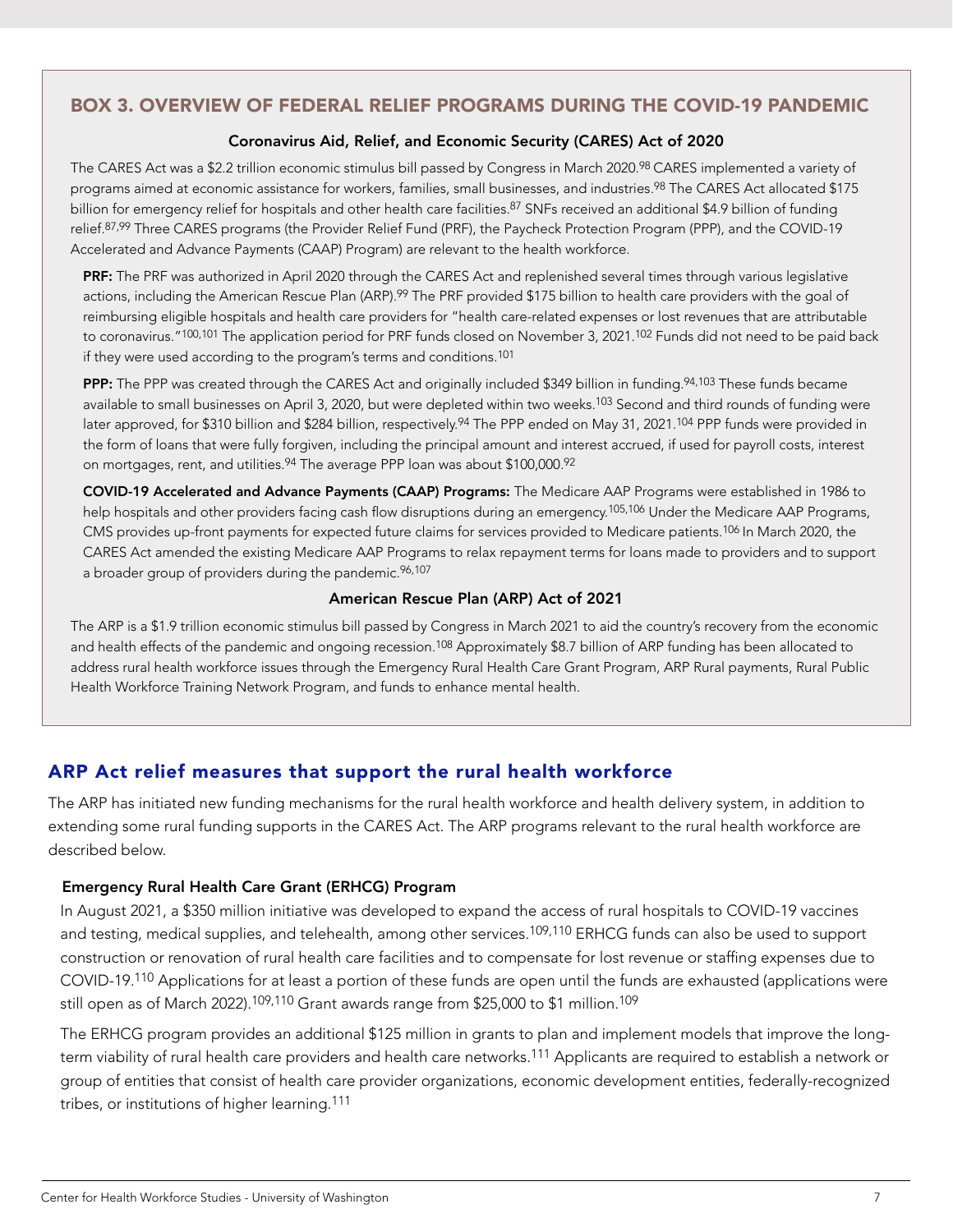### <span id="page-7-0"></span>American Rescue Plan Rural Payments

 The ARP has designated \$8.5 billion to providers who serve rural Medicaid, Medicare, and Children's Health Insurance Program (CHIP) beneficiaries.<sup>110,112</sup> These funds aim to compensate providers for lost revenue and increased expenses associated with COVID-19.110 In November 2021, the Biden administration announced that more than 40,000 rural providers in all 50 states, Washington, D.C., and six territories will receive these funds.112 The average payment is \$170,700 and range from \$500 to approximately \$43 million.112

### Rural Public Health Workforce Training Network (RPHWTN) Program

 The RPHWTN program allocates \$48 million to train new rural health care workers to fill in-demand professions affected by the pandemic.113 Applications opened in March 2022.113 The U.S. Department of Health and Human Services reports that they are creating rural health networks by pairing minority-serving institutions, tribal colleges and universities, RHCs, CAHs, nursing homes, and substance use disorder treatment providers.<sup>110,113</sup> The multiple aims of this funding includes:114

- Cross-training community health workers in rural communities.
- Expanding the workforce to support electronic health records as well as virtual and telehealth systems.
- Developing community paramedicine programs to expand the capacity of emergency medical services.
- Increasing the number of well-trained health care professionals and connecting them with future employers.
- Training case management staff, respiratory therapists, and community paramedicine professionals who will play a critical role in helping rural clinical sites better serve patients affected by long-term COVID health challenges.

#### Funds to Reduce Burnout and Promote Mental Health

More than \$100 million in ARP funds have been allocated to reduce burnout and promote mental health among the health workforce with a particular focus on rural and medically underserved communities.<sup>115</sup> The funding aims to ensure that frontline health care workers have access to needed services to limit and prevent burnout, fatigue, and stress during and beyond the COVID-19 pandemic.115 Funds for three specific programs were awarded in January 2022.115

• Promoting Resilience and Mental Health among the Health Professional Workforce<sup>115,116</sup> Approximately \$29 million was awarded to 10 health care organizations to support their workforce. This funding supports health care providers, health care provider associations, and FQHCs to establish or expand evidencebased programs that promote mental health and wellness among their workforce.116

#### • Health and Public Safety Workforce Resiliency Training Program<sup>115,117</sup>

 This funding provides approximately 30 awards totaling \$68 million to eligible educational institutions and state, local, tribal, public, or private nonprofit organizations. The purpose is to provide evidence-informed planning, development, and training in health profession activities, reduce burnout and suicide, and promote resiliency among the health workforce in rural and underserved communities.

• Health and Public Safety Workforce Resiliency Technical Assistance Center Program<sup>115,117</sup> The program aims to promote resiliency among the health workforce in rural and underserved communities and support training in evidence-based strategies to address burnout and other behavioral health issues. Applicants could include academic health centers, state or local governments, tribal, or other public or private nonprofit entities. One award was made for approximately \$6 million over three years.<sup>118</sup>

## TELEHEALTH SOLUTIONS TO WORKFORCE CHALLENGES IN RURAL HEALTH CARE **SYSTEMS**

Increased use of telehealth services may help alleviate rural provider shortages, provide safer alternatives to in-person care by reducing in-person exposure to infection, and establish payment parity for rural sites.<sup>119,120-123</sup> The federal government,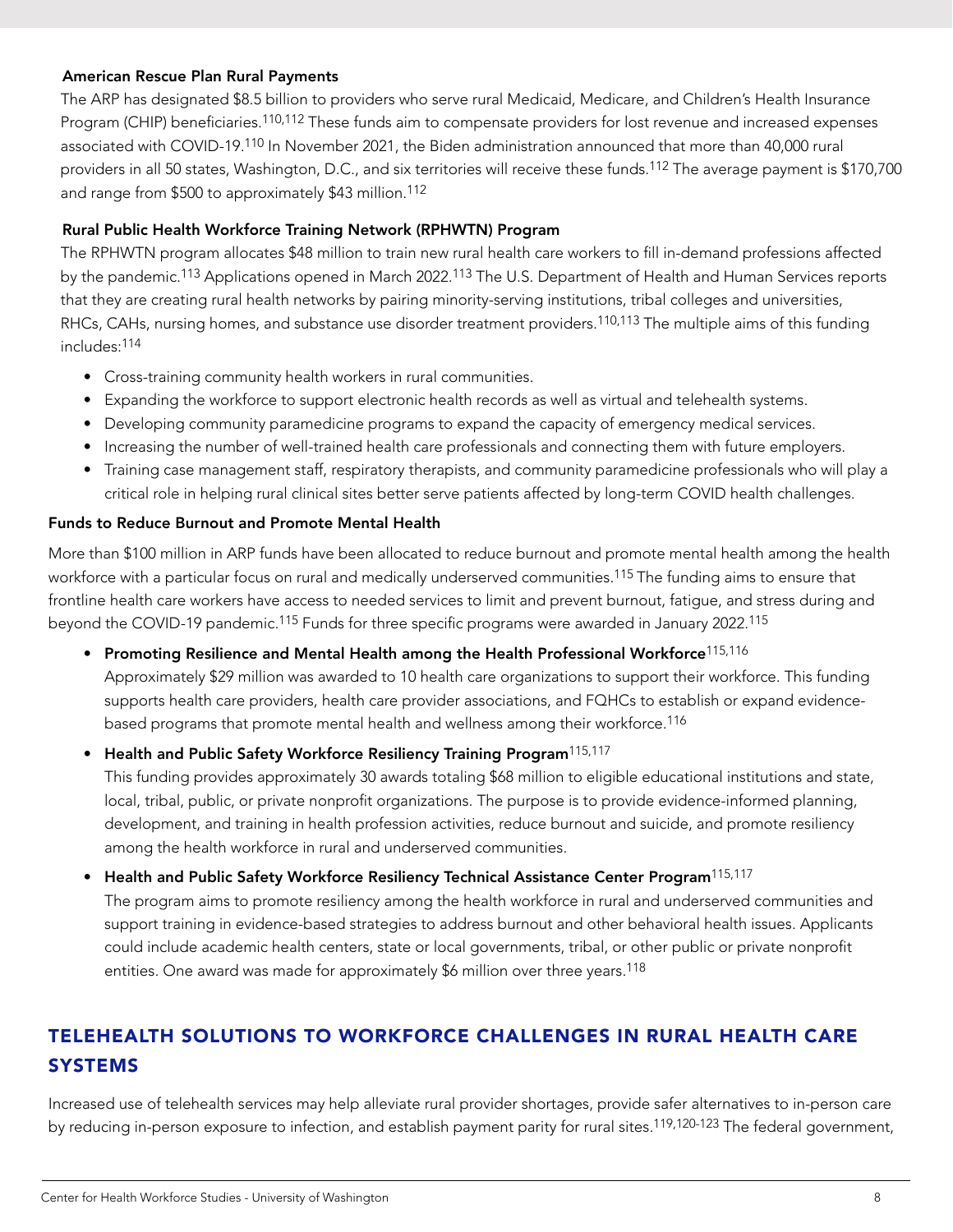<span id="page-8-0"></span>states, and private insurers' have shifted their regulations to offer flexibility for telehealth services, at least for the duration of the pandemic.<sup>68,119</sup> Examples include:

- Federal guidance was updated to allow FQHCs and RHCs to serve as "distant site" providers of telehealth for Medicare beneficiaries rather than only allowing these facilities to bill for services to patients who were physically present at the facility.119,124
- CMS allowed providers to deliver telehealth services from their home, thereby removing geographic restrictions.121,125
- States were authorized to temporarily expand telehealth services and allow payments for telehealth services that are not otherwise paid under Medicaid state plans.126
- Many private insurers broadened telemedicine coverage in response to COVID-19.<sup>127</sup> Reimbursements differ per policy.127

Many challenges in rural areas remain. Telehealth may not be tenable in places that lack broadband access, and research suggests that rural patients are less likely than urban patients to prefer telehealth.<sup>124,128,129</sup> In 2020, urban Medicare beneficiaries had about 50% higher use of telehealth than rural beneficiaries.<sup>130</sup> In addition, telehealth has offset a portion of, but not all, financial losses for providers and small practices.76

## DISCUSSION AND FUTURE CONSIDERATIONS

## Real world implementation of pandemic relief funds

A clearer picture of the role of federal pandemic funding on the rural health delivery system and workforce is likely to emerge in the future. Early research suggest that CAHs received a median of \$4.1 million and rural and community hospitals received a median of \$9.1 million through the CARES Act and the PRF.<sup>131</sup> A key challenge to understanding the extent to which federal funding has helped health care facilities address their health workforce needs is that the funding recipients were given, appropriately, a large degree of discretion in how funds were spent. Funding packages often bundled money targeted for health workforce needs with other allowances. For example, recipients of the ERHCG Program could spend their allocations on items ranging from staffing to construction and renovation, and PPP loans could be spent on payroll costs, rent, or utilities.109,110,132 Given this, we cannot yet untangle what portion of the funds were used for workforce-related needs and what portion was spent on other expenses, how rural and urban communities may have used the funds in different ways, and with what impact.

Anecdotal reports suggest that many health facilities, including in rural areas, had difficulty applying for, receiving, and utilizing their allocations as intended. A significant portion of these critical funds remains unspent. For example, in October 2021, more than 18 months after Congress approved relief funding for health care providers, the Urban Institute estimated that approximately \$27 billion remained in the PRF, and that the balance would grow as facilities were required to return unspent grants.133 On January 20, 2022, the American Hospital Association requested congressional action to distribute the remaining PRFs, because no PRF funds had yet been released to address the Delta and Omicron COVID-19 variants, despite their financial toll on hospitals.<sup>134</sup> Rather than indicating lack of need, unspent funds may mean that programs could have been better targeted to ongoing needs with more technical assistance to make use of the funds.

An additional concern is that federal relief allocations were not shared equally. Research suggests that CAHs may have received disproportionately less funding than larger hospitals and systems, some with billions of dollars in cash reserves.<sup>135-139</sup> For example, some larger hospitals that received millions of federal relief dollars were able to purchase weaker hospitals and provider networks.<sup>137,138</sup> Many factors may contribute to rural/urban disparities in utilizing pandemic relief funds. Larger health systems with more financial cushion may be more willing to apply for and spend pandemic funds because they can rely on reserves if repayment is necessary. Additionally, inconsistent and ambiguous spending and reporting guidelines<sup>140-142</sup>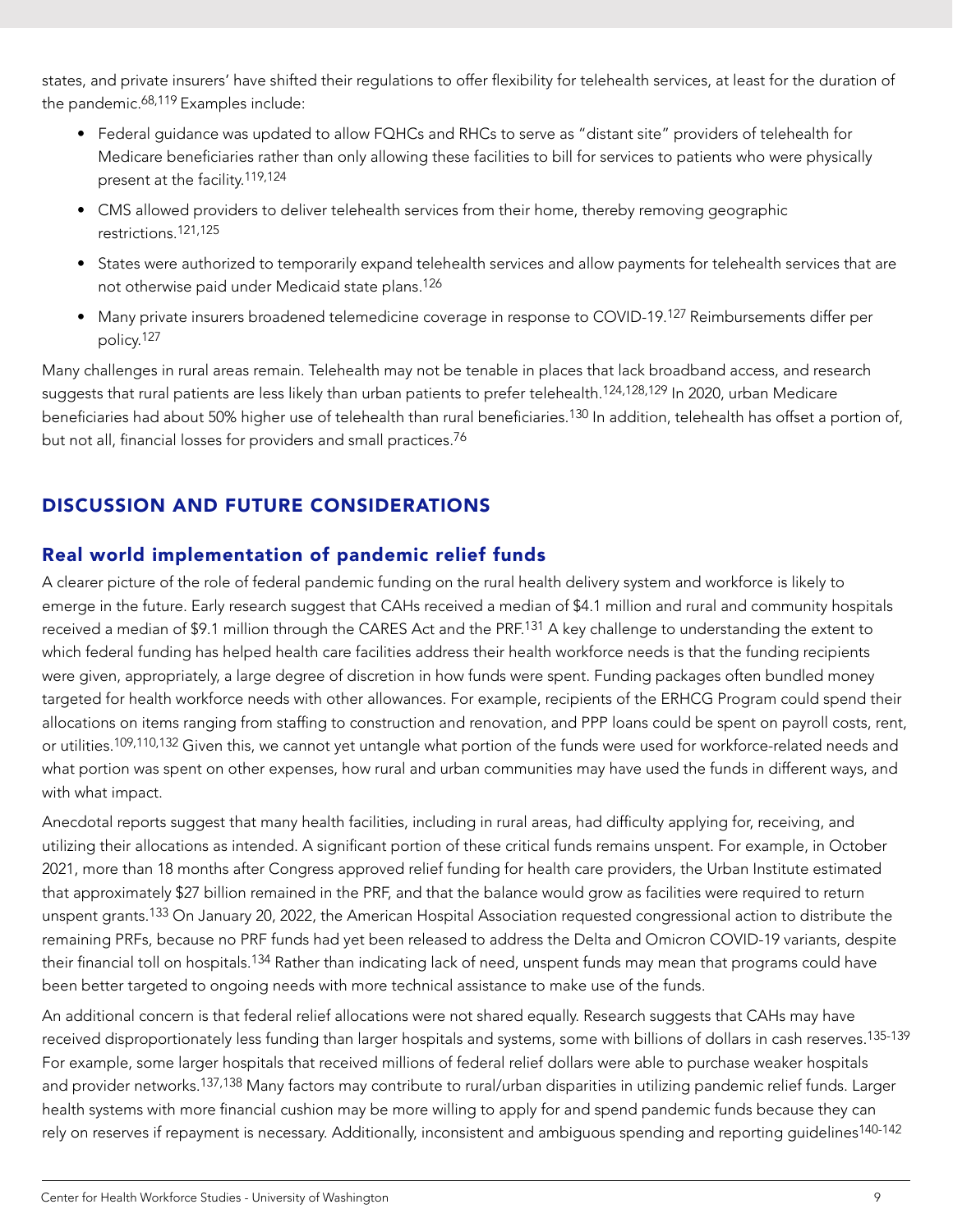<span id="page-9-0"></span>may disproportionately affect rural facilities with fewer administrative staff to decipher complex funding requirements. Other factors may deter both rural and urban health systems from making full use of these financial packages, including restrictive spending timelines (e.g., less than 12 months to complete pandemic-related construction projects, despite severe labor and supply shortages), limited notices of revised reporting requirements (e.g., three weeks' notice of a June 30, 2021 deadline for use of funds), and concern about clawbacks of overpayments.140-143

## Future supply of health care workers

The COVID-19 pandemic has exacerbated pre-existing health workforce shortages.<sup>40,41</sup> A September 2021 poll found that 18% of health care workers had left their jobs since the start of the pandemic and 31% had considered leaving.<sup>144</sup> Despite these unprecedented losses, several encouraging developments have emerged. First, preliminary research suggests that approximately a quarter of licensed practical nurses who have left their positions are pursuing RN degrees.<sup>145</sup> Additionally, applications to and enrollment in nursing programs increased in 2020.<sup>146,147</sup> According to the American Association of Colleges of Nursing, student enrollment increased by 5.6% in baccalaureate programs, 4.1% in master's programs, and 8.9% in doctor of nursing practice programs.<sup>147</sup> The ability of nursing schools to enroll even larger classes has been hampered by a lack of clinical instructors and preceptors. In 2020, 80,521 qualified applications were not accepted at nursing schools due to a lack of faculty and resources.<sup>147</sup> Clinical training sites and preceptors for medical, nursing, and allied health students, in short supply in both urban and rural areas even before 2020, were also impacted by the pandemic.<sup>56,148-150</sup>

Future research and policy efforts are needed to fully understand how to adequately prepare new health workers to provide care in the pandemic context as well as recruit and retain them in rural communities. Whether those who have left the workforce can be enticed to return to health care jobs is also worthy of exploration. Any solution to workforce challenges is likely through improved working conditions and compensation.

## Conclusion and future considerations

Further investigation is needed to understand how federal pandemic funding did or did not address rural health workforce needs, potential gaps when the pandemic funding ends, and long-term rural health workforce needs. Understanding the effect of the COVID-19 pandemic and the role of federal pandemic funding in alleviating strains on the rural health workforce is critical for improving health care delivery and ensuring the availability of health care workers during the remainder of the pandemic and as rural systems recover.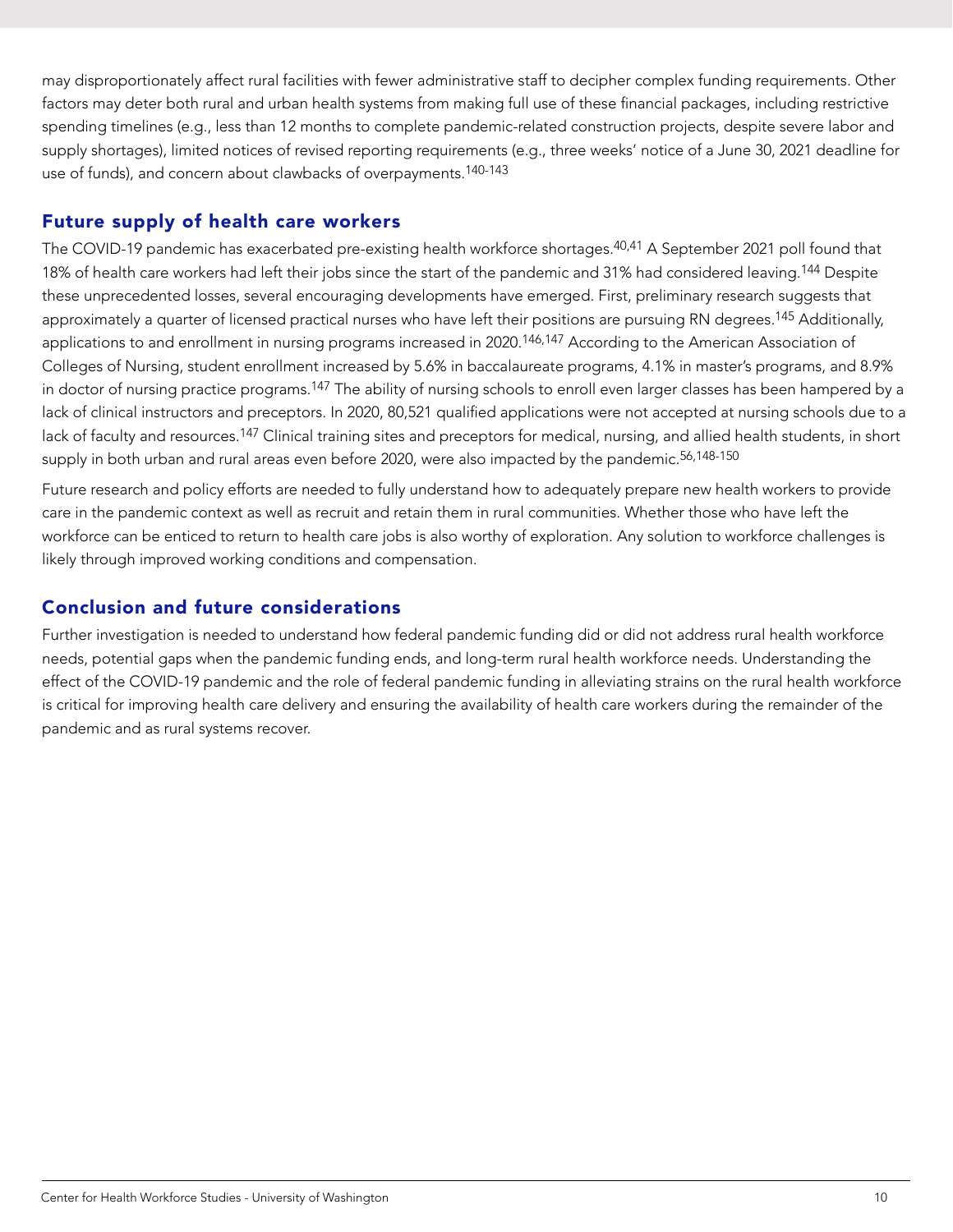### <span id="page-10-0"></span>**REFERENCES**

1. National Public Radio. The Struggle to Hire and Keep Doctors in Rural Areas Means Patients Go Without Care. Available at: [https://www.npr.org/sections/health-shots/2019/05/21/725118232/the-struggle-to-hire-and-keep-doctors-in-rural-areas](https://www.npr.org/sections/health-shots/2019/05/21/725118232/the-struggle-to-hire-and-keep-doctors-in-rural-areas-means-patients-go-without-c)[means-patients-go-without-c](https://www.npr.org/sections/health-shots/2019/05/21/725118232/the-struggle-to-hire-and-keep-doctors-in-rural-areas-means-patients-go-without-c). Accessed September 2021.

2. Ellison A (Becker's Hospital Review). Why Rural Hospital Closures Hit a Record High in 2020. Available at: [https://www.](https://www.beckershospitalreview.com/finance/why-rural-hospital-closures-hit-a-record-high-in-2020.html) [beckershospitalreview.com/finance/why-rural-hospital-closures-hit-a-record-high-in-2020.html](https://www.beckershospitalreview.com/finance/why-rural-hospital-closures-hit-a-record-high-in-2020.html). Accessed November 2021.

3. Kaiser Family Foundation. Nearly 1 in 10 Health Care Workers Lost Their Job Between February and April, But Health Care Employment Rebounded Slightly in May. [https://www.kff.org/coronavirus-covid-19/press-release/nearly-1-in-10-health](https://www.kff.org/coronavirus-covid-19/press-release/nearly-1-in-10-health-care-workers-lost-their-job-between-february-and-april-but-health-care-employment-rebounded-slightly-in-may/)[care-workers-lost-their-job-between-february-and-april-but-health-care-employment-rebounded-slightly-in-may/](https://www.kff.org/coronavirus-covid-19/press-release/nearly-1-in-10-health-care-workers-lost-their-job-between-february-and-april-but-health-care-employment-rebounded-slightly-in-may/). Accessed February 2022.

4. Commonhealth. Furloughs, Retirement Cuts And Less Pay Hit Mass. Doctors And Nurses As COVID-19 Spreads. [https://](https://www.wbur.org/commonhealth/2020/03/27/doctors-nurses-mass-coronavirus-infections-pay-benefits) [www.wbur.org/commonhealth/2020/03/27/doctors-nurses-mass-coronavirus-infections-pay-benefits](https://www.wbur.org/commonhealth/2020/03/27/doctors-nurses-mass-coronavirus-infections-pay-benefits). Accessed February 2022.

5. Bureau of Labor Statistics. Economic News Release, May 8, 2020. [https://www.bls.gov/news.release/empsit.nr0.htm.](https://www.bls.gov/news.release/empsit.nr0.htm) Accessed November 2021.

6. American Hospital Association. Hospitals and Health Systems Face Unprecedented Financial Pressures Due to COVID-19. [https://www.aha.org/guidesreports/2020-05-05-hospitals-and-health-systems-face-unprecedented-financial](https://www.aha.org/guidesreports/2020-05-05-hospitals-and-health-systems-face-unprecedented-financial-pressures-due)[pressures-due](https://www.aha.org/guidesreports/2020-05-05-hospitals-and-health-systems-face-unprecedented-financial-pressures-due). Accessed February 2022.

7. Oster NV, Skillman SM, Frogner BK. COVID-19's Effect on the Employment Status of Health Care Workers. Center for Health Workforce Studies, University of Washington, May 2021. Available at: [https://familymedicine.uw.edu/chws/wp-content/](https://familymedicine.uw.edu/chws/wp-content/uploads/sites/5/2021/05/Health_Employ_Status_PB_May_26_2021.pdf) [uploads/sites/5/2021/05/Health\\_Employ\\_Status\\_PB\\_May\\_26\\_2021.pdf](https://familymedicine.uw.edu/chws/wp-content/uploads/sites/5/2021/05/Health_Employ_Status_PB_May_26_2021.pdf). Accessed December 2021.

8. Gooch K (Becker's Hospital Review). Hospitals Bringing Back Furloughed Employees. [https://www.](https://www.beckershospitalreview.com/workforce/9-hospitals-bringing-back-furloughed-employees.html) [beckershospitalreview.com/workforce/9-hospitals-bringing-back-furloughed-employees.html](https://www.beckershospitalreview.com/workforce/9-hospitals-bringing-back-furloughed-employees.html). Accessed December 2020.

9. Paavola A (Becker's Hospital Review). 266 Hospitals Furloughing Workers in Response to COVID-19. [https://www.](https://www.beckershospitalreview.com/finance/49-hospitals-furloughing-workers-in-response-to-covid-19.html) [beckershospitalreview.com/finance/49-hospitals-furloughing-workers-in-response-to-covid-19.html](https://www.beckershospitalreview.com/finance/49-hospitals-furloughing-workers-in-response-to-covid-19.html). Accessed February 2022.

10. Associated Press. Healthcare Jobs are a Mounting Casualty of the Coronavirus Crisis. [https://www.modernhealthcare.](https://www.modernhealthcare.com/labor/healthcare-jobs-are-mounting-casualty-coronavirus-crisis) [com/labor/healthcare-jobs-are-mounting-casualty-coronavirus-crisis](https://www.modernhealthcare.com/labor/healthcare-jobs-are-mounting-casualty-coronavirus-crisis). Accessed November 2021.

11. Stier AJ, Berman MG, Bettencourt LMA. Early Pandemic COVID-19 Case Growth Rates Increase with City Size. Available at: <https://www.nature.com/articles/s42949-021-00030-0>. Accessed January 2022.

12. Cuadros DF, Branscum AJ, Mukandavire Z, Miller FD, MacKinnon N. Dynamics of the COVID-19 Epidemic in Urban and Rural Areas in the United States. *Ann Epidemiol.* 2021;59:16-20.

13. Khazan O (The Atlantic). Rural America's False Sense of Security. Available at: [https://www.theatlantic.com/politics/](https://www.theatlantic.com/politics/archive/2021/11/pandemic-covid-urban-rural-divide/620730/) [archive/2021/11/pandemic-covid-urban-rural-divide/620730/](https://www.theatlantic.com/politics/archive/2021/11/pandemic-covid-urban-rural-divide/620730/). Accessed January 2022.

14. The Chartis Group. The COVID-19 Pandemic and the Stability of the Rural Health Safety Net. Available at: [https://www.](https://www.chartis.com/resources/files/Crises-Collide-Rural-Health-Safety-Net-Report-Feb-2021.pdf) [chartis.com/resources/files/Crises-Collide-Rural-Health-Safety-Net-Report-Feb-2021.pdf](https://www.chartis.com/resources/files/Crises-Collide-Rural-Health-Safety-Net-Report-Feb-2021.pdf). Accessed December 2021.

15. MacKinney AC (Rural Policy Research Institute). Access to Rural Health Care – A Literature Review and New Synthesis. Available at: [https://rupri.org/wp-content/uploads/20140810-Access-to-Rural-Health-Care-A-Literature-Review-and-New-](https://rupri.org/wp-content/uploads/20140810-Access-to-Rural-Health-Care-A-Literature-Review-and-New-Synthesis.-RUPRI-Health-Panel.-August-2014-1.pdf#page=9)[Synthesis.-RUPRI-Health-Panel.-August-2014-1.pdf#page=9.](https://rupri.org/wp-content/uploads/20140810-Access-to-Rural-Health-Care-A-Literature-Review-and-New-Synthesis.-RUPRI-Health-Panel.-August-2014-1.pdf#page=9) Accessed January 2022.

16. Centers for Disease Control and Prevention. COVID Data Tracker. [https://covid.cdc.gov/covid-data-tracker/#datatracker](https://covid.cdc.gov/covid-data-tracker/#datatracker-home)[home.](https://covid.cdc.gov/covid-data-tracker/#datatracker-home) Accessed January 2022.

17. Larson EH, Andrilla CHA, Garberson LA. Supply and Distribution of the Primary Care Workforce in Rural America. WWAMI Rural Health Research Center, University of Washington. Available at: [https://familymedicine.uw.edu/rhrc/studies/the](https://familymedicine.uw.edu/rhrc/studies/the-supply-and-distribution-of-the-primary-care-health-workforce-in-rural-america/)[supply-and-distribution-of-the-primary-care-health-workforce-in-rural-america/.](https://familymedicine.uw.edu/rhrc/studies/the-supply-and-distribution-of-the-primary-care-health-workforce-in-rural-america/) Accessed October 2021.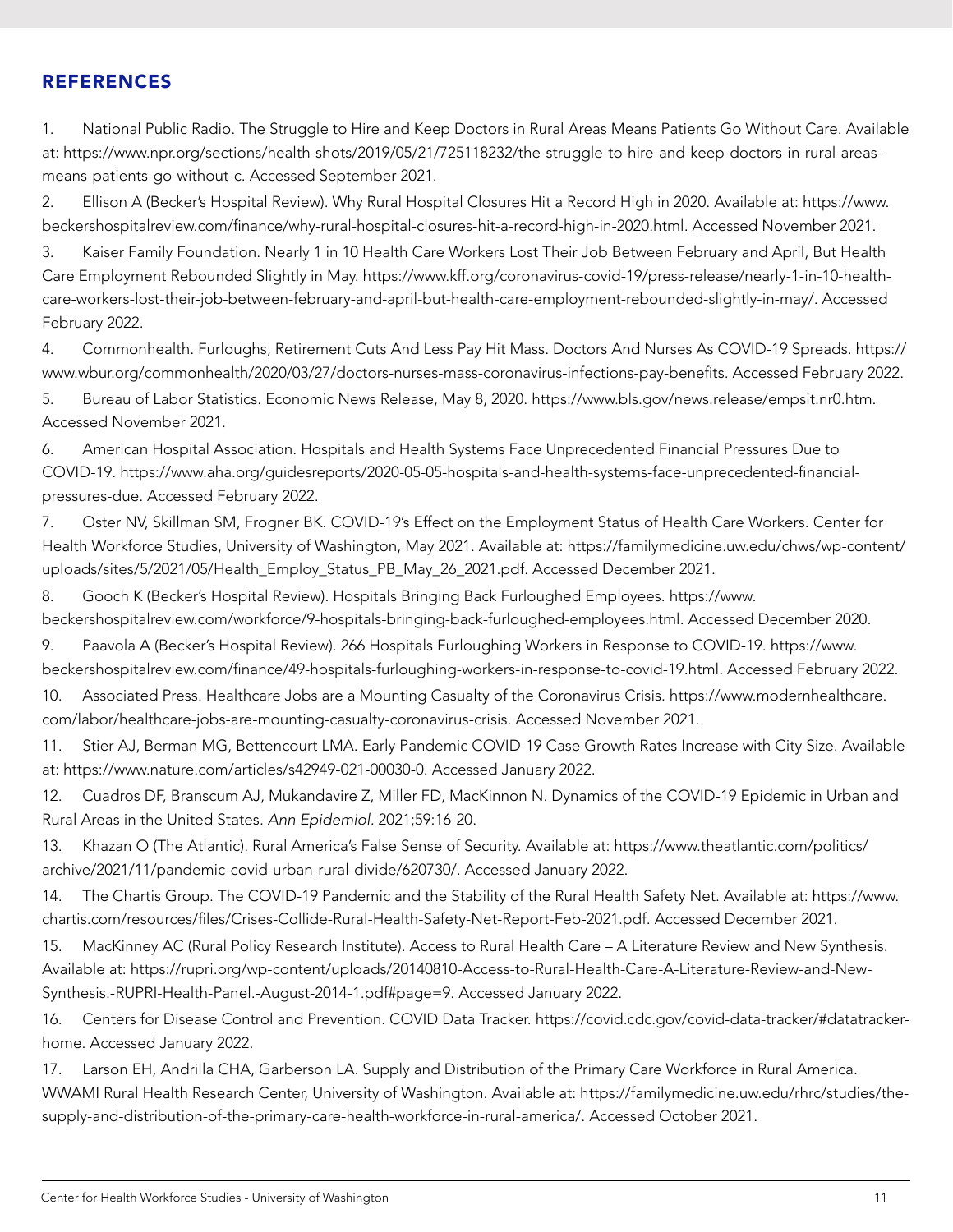18. Patterson DG, Andrilla CHA, Garberson LA. The Supply and Rural-Urban Distribution of the Obstetrical Care Workforce in the U.S. WWAMI Rural Health Research Center, University of Washington. Available at: [https://familymedicine.uw.edu/rhrc/](https://familymedicine.uw.edu/rhrc/publications/the-supply-and-rural-urban-distribution-of-the-obstetrical-care-workforce-in-the-us/) [publications/the-supply-and-rural-urban-distribution-of-the-obstetrical-care-workforce-in-the-us/](https://familymedicine.uw.edu/rhrc/publications/the-supply-and-rural-urban-distribution-of-the-obstetrical-care-workforce-in-the-us/). Accessed October 2021.

19. Andrilla CHA, Garberson LA, Patterson DG, Larson EH. The Supply and Distribution of the Behavioral Health Workforce in America: A State-Level Analysis. WWAMI Rural Health Research Center, University of Washington. Available at: [https://](https://familymedicine.uw.edu/rhrc/publications/the-supply-and-distribution-of-the-behavioral-health-workforce-in-america-a-state-level-analysis/) [familymedicine.uw.edu/rhrc/publications/the-supply-and-distribution-of-the-behavioral-health-workforce-in-america-a-state](https://familymedicine.uw.edu/rhrc/publications/the-supply-and-distribution-of-the-behavioral-health-workforce-in-america-a-state-level-analysis/)[level-analysis/.](https://familymedicine.uw.edu/rhrc/publications/the-supply-and-distribution-of-the-behavioral-health-workforce-in-america-a-state-level-analysis/) Accessed October 2021.

20. American Academy of Family Practice. Keeping Physicians in Rural Practice. Available at: [https://www.aafp.org/about/](https://www.aafp.org/about/policies/all/rural-practice-keeping-physicians.html) [policies/all/rural-practice-keeping-physicians.html.](https://www.aafp.org/about/policies/all/rural-practice-keeping-physicians.html) Accessed November 2021.

21. Zhang X, Tai D, Pforsich H, Lin VW. United States Registered Nurse Workforce Report Card and Shortage Forecast: A Revisit. *Am J Med Qual*. 2018;33(3):229-236.

22. The American Society for Clinical Laboratory Science. Addressing the Clinical Laboratory Workforce Shortage. [https://](https://www.ascls.org/position-papers/321-laboratory-workforce/440-addressing-the-clinical-laboratory-workforce-shortage) [www.ascls.org/position-papers/321-laboratory-workforce/440-addressing-the-clinical-laboratory-workforce-shortage](https://www.ascls.org/position-papers/321-laboratory-workforce/440-addressing-the-clinical-laboratory-workforce-shortage). Accessed January 2022.

23. Chen RC, Haynes K, Du S, Barron J, Katz AJ. Association of Cancer Screening Deficit in the United States With the COVID-19 Pandemic. *JAMA Oncol*. 2021;7(6):878-884.

24. Stuart B. How The COVID-19 Pandemic Has Affected Provision Of Elective Services: The Challenges Ahead. [https://](https://www.healthaffairs.org/do/10.1377/hblog20201006.263687/full/) [www.healthaffairs.org/do/10.1377/hblog20201006.263687/full/](https://www.healthaffairs.org/do/10.1377/hblog20201006.263687/full/). Accessed January 2021.

25. Berlin NL, Dimick JB, Kerr EA, Skolarus TA, Dossett LA. Demand for Surgical Procedures Following COVID-19: The Need for Operational Strategies That Optimize Resource Utilization and Value. *Ann Surg*. 2020;272(4):e272-e274.

26. National Public Radio. ERs are Now Swamped With Seriously Ill Patients — But Many Don't Even Have COVID. Available at: [https://www.npr.org/sections/health-shots/2021/10/26/1046432435/ers-are-now-swamped-with-seriously-ill-patients-but](https://www.npr.org/sections/health-shots/2021/10/26/1046432435/ers-are-now-swamped-with-seriously-ill-patients-but-most-dont-even-have-covid)[most-dont-even-have-covid.](https://www.npr.org/sections/health-shots/2021/10/26/1046432435/ers-are-now-swamped-with-seriously-ill-patients-but-most-dont-even-have-covid) Accessed November 2021.

27. Czeisler ME, Marynak K, Clarke KEN, et al. Delay or Avoidance of Medical Care Because of COVID-19-Related Concerns - United States, June 2020. *MMWR Morb Mortal Wkly Rep*. 2020;69(36):1250-1257.

28. Harvard T.H. Chan School of Public Health, National Public Radio, Robert Wood Johnson Foundation. The Impact of Coronavirus on Households in Rural America. Available at: [https://drive.google.com/file/d/1UYBTE-lZo\\_](https://drive.google.com/file/d/1UYBTE-lZo_XZAdkMUPpnkb3HmQO6ihCO/view) [XZAdkMUPpnkb3HmQO6ihCO/view.](https://drive.google.com/file/d/1UYBTE-lZo_XZAdkMUPpnkb3HmQO6ihCO/view) Accessed December 2021.

29. Turner F (The Morning Call). Pennsylvania Hospital Nurses Head For the Exits Amid Overwork and Pay Disparities as Lawmakers Look for Answers. Available at: [https://www.mcall.com/news/pennsylvania/capitol-ideas/mc-nws-pa-hospital](https://www.mcall.com/news/pennsylvania/capitol-ideas/mc-nws-pa-hospital-nurse-shortage-20211210-y2xjalo4dvbrtdbsp6ytoge6v4-story.html)[nurse-shortage-20211210-y2xjalo4dvbrtdbsp6ytoge6v4-story.html](https://www.mcall.com/news/pennsylvania/capitol-ideas/mc-nws-pa-hospital-nurse-shortage-20211210-y2xjalo4dvbrtdbsp6ytoge6v4-story.html). Accessed December 2021.

30. Wright A (PEW Charitable Trusts). Rural Midwives Fill Gap as Hospitals Cut Childbirth Services. Available at: [https://www.](https://www.pewtrusts.org/en/research-and-analysis/blogs/stateline/2021/12/08/rural-midwives-fill-gap-as-hospitals-cut-childbirth-services) [pewtrusts.org/en/research-and-analysis/blogs/stateline/2021/12/08/rural-midwives-fill-gap-as-hospitals-cut-childbirth-services](https://www.pewtrusts.org/en/research-and-analysis/blogs/stateline/2021/12/08/rural-midwives-fill-gap-as-hospitals-cut-childbirth-services). Accessed December 2021.

31. Criscione W (Inlander). Pandemic Burnout Exacerbates the Serious Worker Shortage at Local Hospitals. Available at: [https://www.inlander.com/spokane/pandemic-burnout-exacerbates-the-serious-worker-shortage-at-local-hospitals/](https://www.inlander.com/spokane/pandemic-burnout-exacerbates-the-serious-worker-shortage-at-local-hospitals/Content?oid=22868652) [Content?oid=22868652.](https://www.inlander.com/spokane/pandemic-burnout-exacerbates-the-serious-worker-shortage-at-local-hospitals/Content?oid=22868652) Accessed December 2021.

32. Molesky C (Madison WMTV). Madison Area Hospitals Contend with the Nursing Shortage Sweeping the Country. Available at: [https://www.nbc15.com/2021/11/16/madison-area-hospitals-contend-with-nursing-shortage-sweeping-country/.](https://www.nbc15.com/2021/11/16/madison-area-hospitals-contend-with-nursing-shortage-sweeping-country/) Accessed December 2021.

33. Scott D (Vox). Why the US nursing crisis is getting worse. Available at: [https://www.vox.com/coronavirus](https://www.vox.com/coronavirus-covid19/22763417/us-covid-19-hospitals-nurses-shortage)[covid19/22763417/us-covid-19-hospitals-nurses-shortage.](https://www.vox.com/coronavirus-covid19/22763417/us-covid-19-hospitals-nurses-shortage) Accessed December 2021.

34. Wright A (PEW Charitable Trusts). Rural Hospitals Can't Find the Nurses They Need to Fight COVID. Available at: [https://www.pewtrusts.org/en/research-and-analysis/blogs/stateline/2021/09/01/rural-hospitals-cant-find-the-nurses-they](https://www.pewtrusts.org/en/research-and-analysis/blogs/stateline/2021/09/01/rural-hospitals-cant-find-the-nurses-they-need-to-fight-covid)[need-to-fight-covid](https://www.pewtrusts.org/en/research-and-analysis/blogs/stateline/2021/09/01/rural-hospitals-cant-find-the-nurses-they-need-to-fight-covid). Accessed September 2020.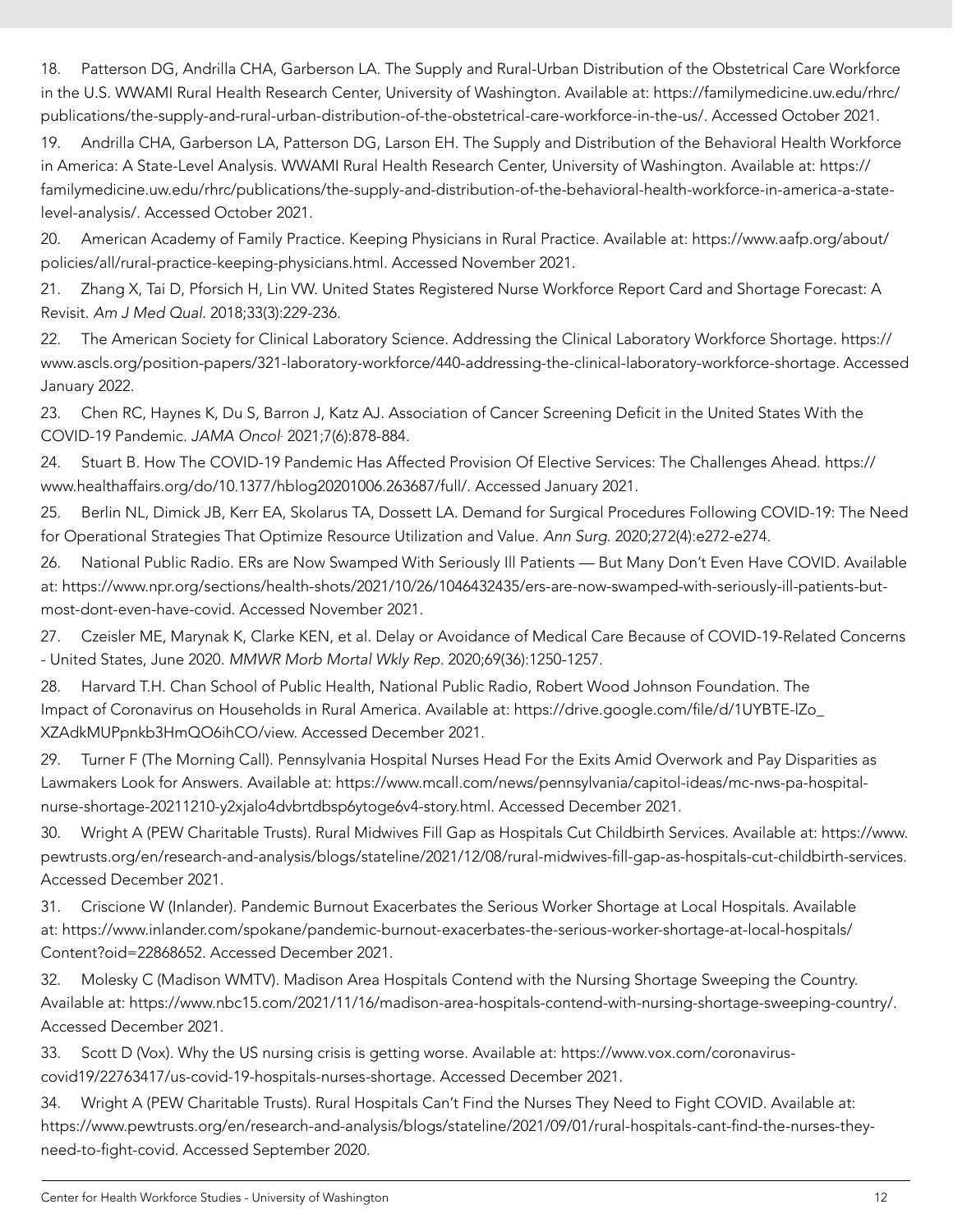35. Carey L (The Daily Yonder). Traveling Nurses Help Rural Hospital Staffing Issues, But at a Cost. Available at: [https://](https://dailyyonder.com/traveling-nurses-help-rural-hospital-staffing-issues-but-at-a-cost/2021/10/21/) [dailyyonder.com/traveling-nurses-help-rural-hospital-staffing-issues-but-at-a-cost/2021/10/21/](https://dailyyonder.com/traveling-nurses-help-rural-hospital-staffing-issues-but-at-a-cost/2021/10/21/). Accessed January 2022.

36. Farmer B (National Public Radio). Worn Out Nurses Hit the Road for Better Pay, Stressing Hospital Budgets — and Morale. Available at: [https://www.npr.org/sections/health-shots/2021/10/20/1046131313/worn-out-nurses-hit-the-road-for](https://www.npr.org/sections/health-shots/2021/10/20/1046131313/worn-out-nurses-hit-the-road-for-better-pay-stressing-hospital-budgets-and-moral)[better-pay-stressing-hospital-budgets-and-moral.](https://www.npr.org/sections/health-shots/2021/10/20/1046131313/worn-out-nurses-hit-the-road-for-better-pay-stressing-hospital-budgets-and-moral) Accessed February 2022.

37. The Chartis Group. The COVID-19 Pandemic's Impact on Rural Hospital Staffing. Available at: [https://email.chartis.com/](https://email.chartis.com/hubfs/CCRH/Chartis%20Rural_Vaccine%20Survey_FNL%2011.16.21.pdf) [hubfs/CCRH/Chartis%20Rural\\_Vaccine%20Survey\\_FNL%2011.16.21.pdf.](https://email.chartis.com/hubfs/CCRH/Chartis%20Rural_Vaccine%20Survey_FNL%2011.16.21.pdf) Accessed December 2021.

38. Yoon J (The New York Times). A Small Upstate New York Hospital Will Stop Delivering Babies After 6 Workers Quit Rather than be Vaccinated. Available at: [https://www.nytimes.com/2021/09/13/nyregion/upstate-ny-hospital-stop-delivering](https://www.nytimes.com/2021/09/13/nyregion/upstate-ny-hospital-stop-delivering-babies.html)[babies.html](https://www.nytimes.com/2021/09/13/nyregion/upstate-ny-hospital-stop-delivering-babies.html). Accessed January 2022.

39. American Association of Colleges of Nursing. Nursing fact sheet. Available at: [https://www.aacnnursing.org/](https://www.aacnnursing.org/news-Information/fact-sheets/nursing-fact-sheet#) [news-Information/fact-sheets/nursing-fact-sheet#:](https://www.aacnnursing.org/news-Information/fact-sheets/nursing-fact-sheet#)~:text=Nursing%20is%20the%20nation%27s%20largest,84.5%25%20 are%20employed%20in%20nursing.&text=The%20federal%20government%20projects%20that,each%20year%20from%20 2016%2D2026. Accessed November 2021.

40. American Association of Colleges of Nursing. Nursing Shortage: Current and Projected Shortage Indicators. Available at: <https://www.aacnnursing.org/news-information/fact-sheets/nursing-shortage>. Accessed September 2021

41. Bureau of Labor Statistics. Occupational Outlook Handbook: Registered Nurses. Available at: [https://www.bls.gov/ooh/](https://www.bls.gov/ooh/healthcare/registered-nurses.htm) [healthcare/registered-nurses.htm](https://www.bls.gov/ooh/healthcare/registered-nurses.htm). Accessed September 2021.

42. National Nurses United. National Nurses United Sets the Record Straight on Nurse Staffing. Available at: [https://www.](https://www.nationalnursesunited.org/press/national-nurses-united-sets-record-straight-on-nurse-staffing) [nationalnursesunited.org/press/national-nurses-united-sets-record-straight-on-nurse-staffing](https://www.nationalnursesunited.org/press/national-nurses-united-sets-record-straight-on-nurse-staffing). Accessed January 2022.

43. Bernstein L (Washington Post). Some Places Were Short on Nurses Before the Virus. The Pandemic is Making it Much Worse. Available at: [https://www.washingtonpost.com/health/some-places-were-short-on-nurses-before-the-virus-the](https://www.washingtonpost.com/health/some-places-were-short-on-nurses-before-the-virus-the-pandemic-is-making-it-much-worse/2020/11/16/8d3755a0-25c4-11eb-a688-5298ad5d580a_story.html)[pandemic-is-making-it-much-worse/2020/11/16/8d3755a0-25c4-11eb-a688-5298ad5d580a\\_story.html](https://www.washingtonpost.com/health/some-places-were-short-on-nurses-before-the-virus-the-pandemic-is-making-it-much-worse/2020/11/16/8d3755a0-25c4-11eb-a688-5298ad5d580a_story.html). Accessed September 2021.

44. Weeks O (The Daily Yonder). How Rural Nurses Are Taking on Covid Challenges and Serving Communities. Available at: <https://dailyyonder.com/qa-how-rural-nurses-are-taking-on-covid-challenges-and-serving-communities/2021/11/03/>. Accessed January 2022.

45. Miranda L (ABC News). Rural hospitals losing hundreds of staff to high-paid traveling nurse jobs. Available at: [https://](https://www.nbcnews.com/business/business-news/rural-hospitals-losing-hundreds-staff-high-paid-traveling-nurse-jobs-n1279199) [www.nbcnews.com/business/business-news/rural-hospitals-losing-hundreds-staff-high-paid-traveling-nurse-jobs-n1279199](https://www.nbcnews.com/business/business-news/rural-hospitals-losing-hundreds-staff-high-paid-traveling-nurse-jobs-n1279199). Accessed September 2021.

46. PBS NewsHour. Rural U.S. hospitals stretched thin after nurse shortage exacerbated by the pandemic. Available at: [https://www.pbs.org/newshour/show/rural-u-s-hospitals-stretched-thin-after-nurse-shortage-exacerbated-by-the-pandemic.](https://www.pbs.org/newshour/show/rural-u-s-hospitals-stretched-thin-after-nurse-shortage-exacerbated-by-the-pandemic) Accessed November 2021.

47. Rasmussen A (South Dakota New Watch). Nursing Shortage Worsens in South Dakota at a Time When COVID-19 is Reemerging. Available at: [https://www.sdnewswatch.org/stories/nursing-shortage-worsens-in-south-dakota-at-a-time-when](https://www.sdnewswatch.org/stories/nursing-shortage-worsens-in-south-dakota-at-a-time-when-covid-19-is-reemerging/)[covid-19-is-reemerging/](https://www.sdnewswatch.org/stories/nursing-shortage-worsens-in-south-dakota-at-a-time-when-covid-19-is-reemerging/). Accessed January 2022.

48. University of Arkansas for Medical Sciences. UAMS Health. Available at: <https://uamshealth.com/>. Accessed November 2021.

49. Gilbert B (Business Insider). Some Nurses are Getting Paid More Than Doctors during a Nationwide Nurse Shortage and Another COVID Surge. Available at: [https://www.businessinsider.com/some-nurses-paid-more-than-doctors-hospital](https://www.businessinsider.com/some-nurses-paid-more-than-doctors-hospital-shortage-covid-surge-2021-8)[shortage-covid-surge-2021-8](https://www.businessinsider.com/some-nurses-paid-more-than-doctors-hospital-shortage-covid-surge-2021-8). Accessed November 2021.

50. Jamison M, Kirk R, Koyama I, M L, Simonelli IS, (Cronkite News). Travel Nurses, Staffing Industry Pushed to the Limits by COVID. Available at: [https://cronkitenews.azpbs.org/2021/04/28/travel-nurses-staffing-industry-pushed-to-the-limits-by](https://cronkitenews.azpbs.org/2021/04/28/travel-nurses-staffing-industry-pushed-to-the-limits-by-covid/)[covid/.](https://cronkitenews.azpbs.org/2021/04/28/travel-nurses-staffing-industry-pushed-to-the-limits-by-covid/) Accessed September 2021.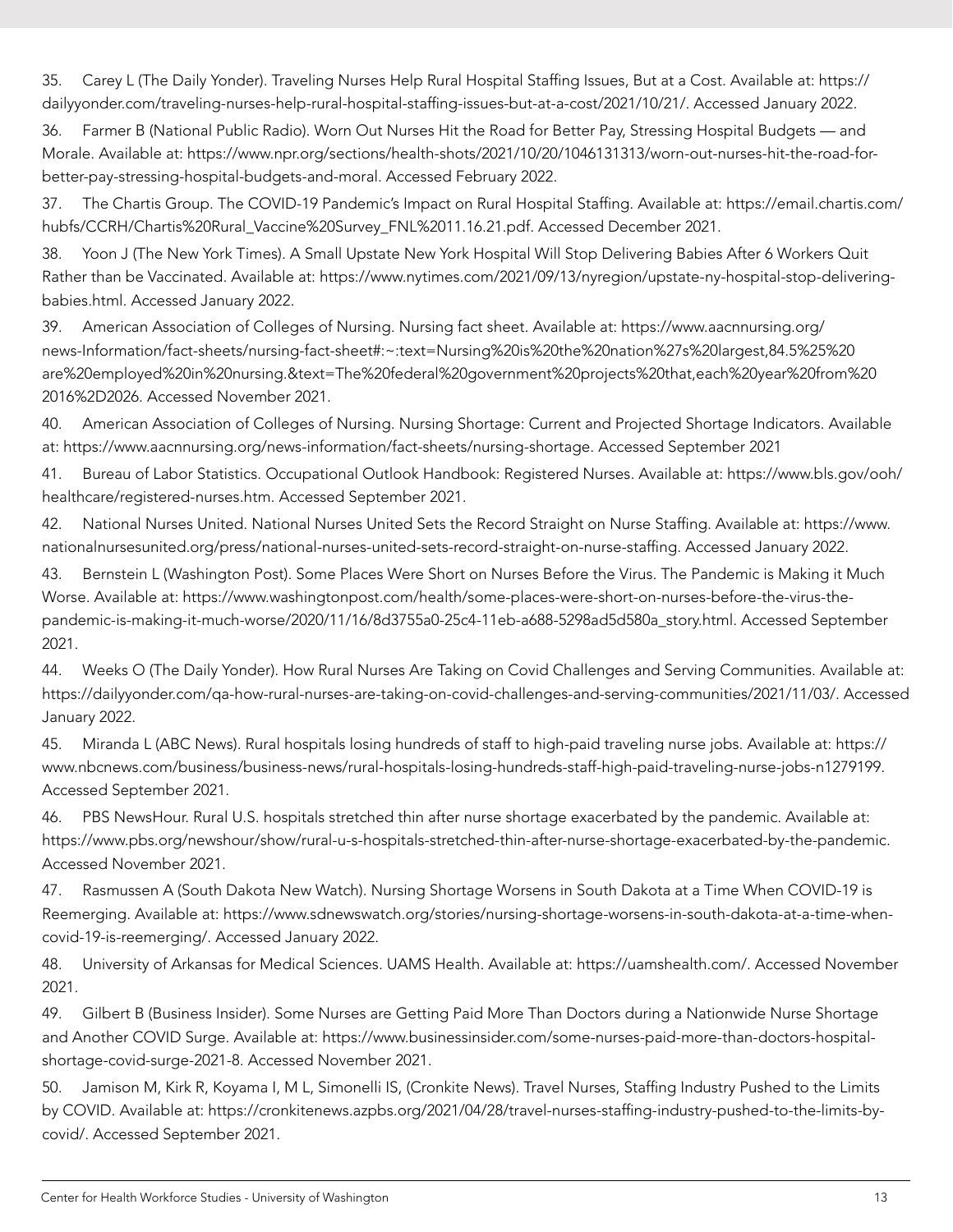51. Halpern NA, Pastores SM, Oropello JM, Kvetan V. Critical Care Medicine in the United States: Addressing the Intensivist Shortage and Image of the Specialty. *Crit Care Med*. 2013;41(12):2754-2761.

52. Hung P, Henning-Smith CE, Casey MM, Kozhimannil KB. Access To Obstetric Services In Rural Counties Still Declining, With 9 Percent Losing Services, 2004-14. *Health Aff (Millwood)*. 2017;36(9):1663-1671.

53. Davoodi NM, Healy M, Goldberg EM. Rural America's Hospitals are Not Prepared to Protect Older Adults From a Surge in COVID-19 Cases. *Gerontol Geriatr Med*. 2020;6:2333721420936168.

54. Goyal P, Choi JJ, Pinheiro LC, et al. Clinical Characteristics of Covid-19 in New York City. *N Engl J Med.*  2020;382(24):2372-2374.

55. Richardson S, Hirsch JS, Narasimhan M, et al. Presenting Characteristics, Comorbidities, and Outcomes Among 5700 Patients Hospitalized With COVID-19 in the New York City Area. *JAMA.* 2020;323(20):2052-2059.

56. Madera J, Miyamoto S, Farley JE et al (National Academy of Medicine). Clinicians and Professional Societies COVID-19 Impact Assessment: Lessons Learned and Compelling Needs. Available at: [https://nam.edu/clinicians-and-professional](https://nam.edu/clinicians-and-professional-societies-covid-19-impact-assessment-lessons-learned-and-compelling-needs/)[societies-covid-19-impact-assessment-lessons-learned-and-compelling-needs/](https://nam.edu/clinicians-and-professional-societies-covid-19-impact-assessment-lessons-learned-and-compelling-needs/). Accessed January 2022.

57. Palmer K (Statnews). At a Rural ICU, Covid-19's Summer Surge Put Telehealth to the Test. Available at: [https://www.](https://www.statnews.com/2021/10/05/telemedicine-icu-covid19-hospitals/) [statnews.com/2021/10/05/telemedicine-icu-covid19-hospitals/.](https://www.statnews.com/2021/10/05/telemedicine-icu-covid19-hospitals/) Accessed December 2021.

58. Ciaramella J. Rural CRNAs Step Up to Respond to COVID-19. Available at: [https://www.aana.com/home/aana](https://www.aana.com/home/aana-updates/2020/05/12/rural-crnas-step-up-to-respond-to-covid-19)[updates/2020/05/12/rural-crnas-step-up-to-respond-to-covid-19.](https://www.aana.com/home/aana-updates/2020/05/12/rural-crnas-step-up-to-respond-to-covid-19) Accessed January 2022.

59. Grabowski DC, Mor V. Nursing Home Care in Crisis in the Wake of COVID-19. *JAMA.* 2020;324(1):23-24.

60. American Health Care Association. Nearly Every U.S. Nursing Home And Assisted Living Community is Facing a Workforce Crisis. Available at: [https://www.ahcancal.org/News-and-Communications/Press-Releases/Pages/Survey-Nearly-](https://www.ahcancal.org/News-and-Communications/Press-Releases/Pages/Survey-Nearly-Every-U-S--Nursing-Home-And-Assisted-Living-Community-Is-Facing-A-Workforce-Crisis.aspx)[Every-U-S--Nursing-Home-And-Assisted-Living-Community-Is-Facing-A-Workforce-Crisis.aspx](https://www.ahcancal.org/News-and-Communications/Press-Releases/Pages/Survey-Nearly-Every-U-S--Nursing-Home-And-Assisted-Living-Community-Is-Facing-A-Workforce-Crisis.aspx). Accessed January 2022.

61. Federal Reserve Bank of St. Louis. All Employees, Nursing and Residential Care Facilities. Available at: [https://fred.](https://fred.stlouisfed.org/series/CEU6562300001) [stlouisfed.org/series/CEU6562300001](https://fred.stlouisfed.org/series/CEU6562300001). Accessed January 2022.

62. Bernstein L, Van Dam A (Washington Post). Nursing Home Staff Shortages are Worsening Problems at Overwhelmed Hospitals. Available at: [https://www.washingtonpost.com/health/2021/12/28/nursing-home-hospital-staff-shortages/.](https://www.washingtonpost.com/health/2021/12/28/nursing-home-hospital-staff-shortages/) Accessed January 2022.

63. The Portland Press Herald. Nursing Home Staffing Crisis Challenges Hospitals, Disrupts Families. Available at: [https://](https://www.pressherald.com/2021/09/19/nursing-home-staffing-crisis-challenges-hospitals-disrupts-families/) [www.pressherald.com/2021/09/19/nursing-home-staffing-crisis-challenges-hospitals-disrupts-families/](https://www.pressherald.com/2021/09/19/nursing-home-staffing-crisis-challenges-hospitals-disrupts-families/). Accessed September 2021.

64. Yang K, Carter M, Nelson W. Trends in COVID-19 Cases, Related Deaths, and Staffing Shortage in Nursing Homes By Rural and Urban Status. Available at: [https://onlinelibrary.wiley.com/doi/abs/10.1111/1475-6773.13719.](https://onlinelibrary.wiley.com/doi/abs/10.1111/1475-6773.13719) Accessed January 2022.

65. American Hospital Association (AHA). New AHA Report: Losses Deepen for Hospitals and Health Systems. [https://www.](https://www.aha.org/press-releases/2020-06-30-new-aha-report-losses-deepen-hospitals-health-systems) [aha.org/press-releases/2020-06-30-new-aha-report-losses-deepen-hospitals-health-systems](https://www.aha.org/press-releases/2020-06-30-new-aha-report-losses-deepen-hospitals-health-systems). Accessed October 2020.

66. Diaz A, Chhabra KR, Scott JW. The COVID-19 Pandemic And Rural Hospitals—Adding Insult To Injury. Available at: <https://www.healthaffairs.org/do/10.1377/hblog20200429.583513/full/>. Accessed November 2021

67. Bose S, Dasani S, Roberts S ea. The Cost of Quarantine: Projecting the Financial Impact of Canceled Elective Surgery on the Nation's Hospitals. *Annals of Surgery* 273(5):844-849.

68. National Rural Health Association. Coronavirus Aid, Recovery, and Economic Security (CARES) Act & Related Legislation and Administrative Action Impacting Rural Health. [https://www.ruralhealthweb.org/NRHA/media/Emerge\\_NRHA/Advocacy/](https://www.ruralhealthweb.org/NRHA/media/Emerge_NRHA/Advocacy/Government%20affairs/2021/04-16-21-Rural-COVID-19-relief-summary.pdf) [Government%20affairs/2021/04-16-21-Rural-COVID-19-relief-summary.pdf](https://www.ruralhealthweb.org/NRHA/media/Emerge_NRHA/Advocacy/Government%20affairs/2021/04-16-21-Rural-COVID-19-relief-summary.pdf). Accessed May 2021.

69. Rural Policy Research Institute (RUPRI). COVID-19 Cases and Deaths, Metropolitan and Nonmetropolitan Counties Over Time. Available at: [https://rupri.public-health.uiowa.edu/publications/policybriefs/2020/COVID%20Longitudinal%20Data.pdf.](https://rupri.public-health.uiowa.edu/publications/policybriefs/2020/COVID%20Longitudinal%20Data.pdf) Accessed November 2021.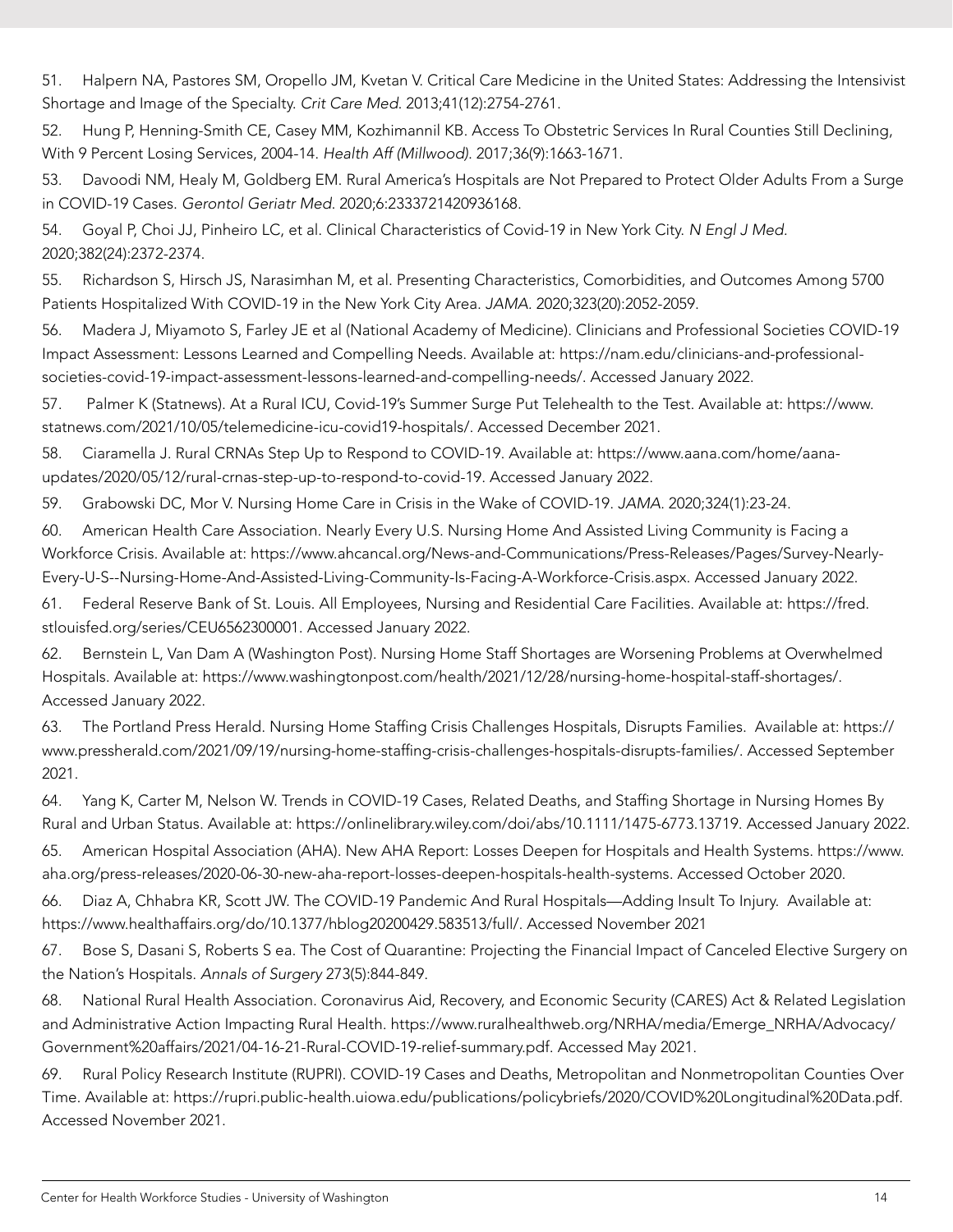70. Davis C (HealthLeaders Media). White House Urged to Investiage Pandemic Price Gouging by Nurse Staffing Agencies. Available at: [https://www.healthleadersmedia.com/nursing/white-house-urged-investigate-pandemic-price-gouging-nurse](https://www.healthleadersmedia.com/nursing/white-house-urged-investigate-pandemic-price-gouging-nurse-staffing-agencies)[staffing-agencies](https://www.healthleadersmedia.com/nursing/white-house-urged-investigate-pandemic-price-gouging-nurse-staffing-agencies). Accessed December 2021.

71. Kaiser Family Foundation. A Look at Rural Hospital Closures and Implications for Access to Care: Three Case Studies. Available at: [http://www.urban.org/sites/default/files/publication/82511/2000857-brief-a-look-at-rural-hospital-closures-and](http://www.urban.org/sites/default/files/publication/82511/2000857-brief-a-look-at-rural-hospital-closures-and-implications-for-access-to-care.pdf)[implications-for-access-to-care.pdf.](http://www.urban.org/sites/default/files/publication/82511/2000857-brief-a-look-at-rural-hospital-closures-and-implications-for-access-to-care.pdf) Accessed September 2021.

72. Khullar D, Bond AM, Schpero WL. COVID-19 and the Financial Health of US Hospitals. JAMA. 2020;323(21):2127-2128.

73. North Carolina Rural Health Research Program. Most Rural Hospitals Have Little Cash Going into COVID. Available at: [https://www.shepscenter.unc.edu/wp-content/uploads/dlm\\_uploads/2020/05/Most-Rural-Hospitals-Have-Little-Cash-Going](https://www.shepscenter.unc.edu/wp-content/uploads/dlm_uploads/2020/05/Most-Rural-Hospitals-Have-Little-Cash-Going-into-COVID.pdf)[into-COVID.pdf.](https://www.shepscenter.unc.edu/wp-content/uploads/dlm_uploads/2020/05/Most-Rural-Hospitals-Have-Little-Cash-Going-into-COVID.pdf) Accessed November 2021.

74. Ellison A (Becker's Hospital Review). State-by-State Breakdown of 897 Hospitals at Risk of Closing. Available at: [https://](https://www.beckershospitalreview.com/finance/state-by-state-breakdown-of-897-hospitals-at-risk-of-closing.html) [www.beckershospitalreview.com/finance/state-by-state-breakdown-of-897-hospitals-at-risk-of-closing.html](https://www.beckershospitalreview.com/finance/state-by-state-breakdown-of-897-hospitals-at-risk-of-closing.html). Accessed November 2021.

75. Cecil G. Sheps Center for Health Services Research (University of North Carolina). Rural Hospital Closures. Available at: [https://www.shepscenter.unc.edu/programs-projects/rural-health/rural-hospital-closures/.](https://www.shepscenter.unc.edu/programs-projects/rural-health/rural-hospital-closures/) Accessed September 2021.

76. Rubin R. COVID-19's Crushing Effects on Medical Practices, Some of Which Might Not Survive. *JAMA*. 2020;324(4):321- 323.

77. Kaiser Health News. Thousands of Doctors' Offices Buckle Under Financial Stress of COVID. Available at: [https://khn.](https://khn.org/news/thousands-of-primary-care-practices-close-financial-stress-of-covid/) [org/news/thousands-of-primary-care-practices-close-financial-stress-of-covid/](https://khn.org/news/thousands-of-primary-care-practices-close-financial-stress-of-covid/). Accessed September 2021.

78. The Physicians Foundation. 2020 Survey of America's Physicians. Available at: [https://physiciansfoundation.org/wp](https://physiciansfoundation.org/wp-content/uploads/2020/08/20-1278-Merritt-Hawkins-2020-Physicians-Foundation-Survey.6.pdf)[content/uploads/2020/08/20-1278-Merritt-Hawkins-2020-Physicians-Foundation-Survey.6.pdf.](https://physiciansfoundation.org/wp-content/uploads/2020/08/20-1278-Merritt-Hawkins-2020-Physicians-Foundation-Survey.6.pdf) Accessed November 2021.

79. Farr C (CNBC). Rural hospitals and private medical practices struggle to stay open during the COVID-19 pandemic. Available at: <https://www.cnbc.com/2020/03/31/coronavirus-closures-could-ruin-rural-hospitals-medical-practices.html>. Accessed November 2021.

80. National Center for Assisted Living. COVID-19 Pandemic Continues To Exacerbate Medicaid Underfunding In Nursing Homes. Available at: [https://www.ahcancal.org/News-and-Communications/Press-Releases/Pages/COVID-19-Pandemic-](https://www.ahcancal.org/News-and-Communications/Press-Releases/Pages/COVID-19-Pandemic-Continues-To-Exacerbate-Medicaid-Underfunding-In-Nursing-Homes.aspx)[Continues-To-Exacerbate-Medicaid-Underfunding-In-Nursing-Homes.aspx.](https://www.ahcancal.org/News-and-Communications/Press-Releases/Pages/COVID-19-Pandemic-Continues-To-Exacerbate-Medicaid-Underfunding-In-Nursing-Homes.aspx) Accessed November 2021.

81. Tran TU (Federal Reserve Bank of Minneapolis). Pandemic renews fear of nursing home closures in Ninth District. Available at: <https://www.minneapolisfed.org/article/2021/pandemic-renews-fear-of-nursing-home-closures-in-ninth-district>. Accessed November 2021.

82. Kaiser Family Foundation. COVID-19: Long-Term Care Faciltiies. Available at: [https://www.kff.org/coronavirus-covid-19/](https://www.kff.org/coronavirus-covid-19/issue-brief/state-covid-19-data-and-policy-actions/#long-term-care-cases-deaths) [issue-brief/state-covid-19-data-and-policy-actions/#long-term-care-cases-deaths.](https://www.kff.org/coronavirus-covid-19/issue-brief/state-covid-19-data-and-policy-actions/#long-term-care-cases-deaths) Accessed November 2021.

83. Marselas K (McKights Long-Term Care News). Three rural Maine nursing homes to close for good after 'exhausting every staffing resource'. Available at: [https://www.mcknights.com/news/three-maine-nursing-homes-to-close-for-good-after](https://www.mcknights.com/news/three-maine-nursing-homes-to-close-for-good-after-exhausting-every-staffing-resource/)[exhausting-every-staffing-resource/](https://www.mcknights.com/news/three-maine-nursing-homes-to-close-for-good-after-exhausting-every-staffing-resource/). Accessed November 2021.

84. Taylor M (Market Watch). The Coronavirus is Devastating U.S. Hospitals, Which Will Lose \$200 Billion in Revenue by the End of June. Available at: [https://www.marketwatch.com/story/the-coronavirus-is-devastating-us-hospitals-which-will-lose-200](https://www.marketwatch.com/story/the-coronavirus-is-devastating-us-hospitals-which-will-lose-200-billion-in-revenue-by-the-end-of-june-2020-06-11) [billion-in-revenue-by-the-end-of-june-2020-06-11](https://www.marketwatch.com/story/the-coronavirus-is-devastating-us-hospitals-which-will-lose-200-billion-in-revenue-by-the-end-of-june-2020-06-11). Accessed November 2021.

85. Bedard NA, Elkins JM, Brown TS. Effect of COVID-19 on Hip and Knee Arthroplasty Surgical Volume in the United States. *J Arthroplasty*. 2020;35(7S):S45-S48.

86. Flynn M. CMS Move to Delay Elective Surgeries Could Create Lasting Strain on Skilled Nursing Facilities. [https://](https://skillednursingnews.com/2020/03/cms-move-to-delay-elective-surgeries-could-create-lasting-strain-on-skilled-nursing-facilities/) [skillednursingnews.com/2020/03/cms-move-to-delay-elective-surgeries-could-create-lasting-strain-on-skilled-nursing](https://skillednursingnews.com/2020/03/cms-move-to-delay-elective-surgeries-could-create-lasting-strain-on-skilled-nursing-facilities/)[facilities/](https://skillednursingnews.com/2020/03/cms-move-to-delay-elective-surgeries-could-create-lasting-strain-on-skilled-nursing-facilities/). Accessed January 2021.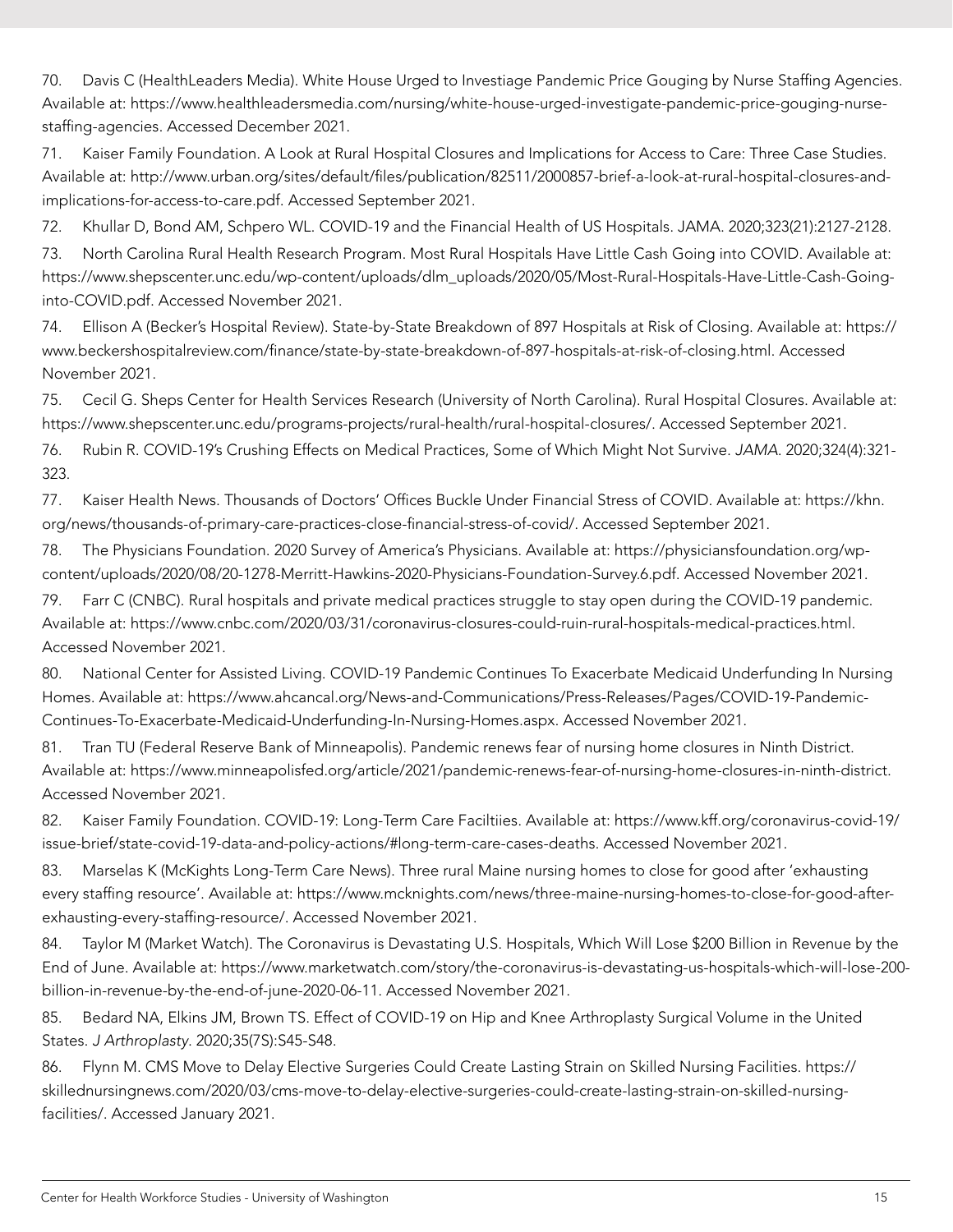87. U.S. Health Resources & Services Administration (HRSA). COVID-19 Targeted Distributions. [https://www.hrsa.gov/](https://www.hrsa.gov/provider-relief/past-payments/targeted-distribution) [provider-relief/past-payments/targeted-distribution](https://www.hrsa.gov/provider-relief/past-payments/targeted-distribution). Accessed November 2021.

88. U.S. Health and Human Services (HRSA). Provider Relief Fund: Recruiting and Retaining Personnel. Available at: [https://](https://www.hrsa.gov/sites/default/files/hrsa/provider-relief/prf-fact-sheet-recruit-retain-personnel.pdf) [www.hrsa.gov/sites/default/files/hrsa/provider-relief/prf-fact-sheet-recruit-retain-personnel.pdf](https://www.hrsa.gov/sites/default/files/hrsa/provider-relief/prf-fact-sheet-recruit-retain-personnel.pdf). Accessed November 2021.

89. National Rural Health Association. Rural Victory: Governmental Hospitals Eligible for Paycheck Protection Program. [https://www.ruralhealth.us/blogs/ruralhealthvoices/april-2020/rural-victory-governmental-hospitals-eligible-for.](https://www.ruralhealth.us/blogs/ruralhealthvoices/april-2020/rural-victory-governmental-hospitals-eligible-for) Accessed November 2021.

90. National Rural Health Association. COVID-19 Relief: No Margin for Error. Available at: [https://www.ruralhealth.us/blogs/](https://www.ruralhealth.us/blogs/ruralhealthvoices/july-2020/covid-19-relief-no-margin-for-error) [ruralhealthvoices/july-2020/covid-19-relief-no-margin-for-error](https://www.ruralhealth.us/blogs/ruralhealthvoices/july-2020/covid-19-relief-no-margin-for-error). Accessed November 2021.

91. U.S. Treasury Department. Paycheck Protection Program (PPP) Report. Available at: [https://home.treasury.gov/system/](https://home.treasury.gov/system/files/136/PPP-Results-Sunday.pdf) [files/136/PPP-Results-Sunday.pdf](https://home.treasury.gov/system/files/136/PPP-Results-Sunday.pdf). Accessed November 2021.

92. National Public Radio. As Americans Avoided Restaurants And Doctors' Offices, Those Businesses Got Loans. Available at: [https://www.npr.org/2020/07/06/887839065/as-americans-avoided-restaurants-and-doctors-offices-those-businesses-got](https://www.npr.org/2020/07/06/887839065/as-americans-avoided-restaurants-and-doctors-offices-those-businesses-got-loans)[loans](https://www.npr.org/2020/07/06/887839065/as-americans-avoided-restaurants-and-doctors-offices-those-businesses-got-loans). Accessed November 2021.

93. Pifer R (HealthCare Dive). Here are Doctors' Offices, Hospitals that Got COVID-19 Paycheck Protection Loans Over \$150K. Available at: [https://www.healthcaredive.com/news/here-are-doctors-offices-hospitals-that-got-covid-19-paycheck](https://www.healthcaredive.com/news/here-are-doctors-offices-hospitals-that-got-covid-19-paycheck-protection/581094/)[protection/581094/.](https://www.healthcaredive.com/news/here-are-doctors-offices-hospitals-that-got-covid-19-paycheck-protection/581094/) Accessed November 2021.

94. U.S. Small Business Administration. Paycheck Protection Program (PPP). Available at: [https://www.sba.gov/funding](https://www.sba.gov/funding-programs/loans/covid-19-relief-options/paycheck-protection-program)[programs/loans/covid-19-relief-options/paycheck-protection-program.](https://www.sba.gov/funding-programs/loans/covid-19-relief-options/paycheck-protection-program) Accessed September 2021.

95. National Archives, Federal Register. Business Loan Program Temporary Changes; Paycheck Protection Program as Amended by American Rescue Plan Act. Available at: [https://www.federalregister.gov/documents/2021/03/22/2021-05930/](https://www.federalregister.gov/documents/2021/03/22/2021-05930/business-loan-program-temporary-changes-paycheck-protection-program-as-amended-by-american-rescue) [business-loan-program-temporary-changes-paycheck-protection-program-as-amended-by-american-rescue.](https://www.federalregister.gov/documents/2021/03/22/2021-05930/business-loan-program-temporary-changes-paycheck-protection-program-as-amended-by-american-rescue) Accessed November 2021.

96. Centers for Medicare & Medicaid Services (CMS). CMS Announces New Repayment Terms for Medicare Loans made to Providers during COVID-19. Available at: [https://www.cms.gov/newsroom/press-releases/cms-announces-new-repayment](https://www.cms.gov/newsroom/press-releases/cms-announces-new-repayment-terms-medicare-loans-made-providers-during-covid-19)[terms-medicare-loans-made-providers-during-covid-19](https://www.cms.gov/newsroom/press-releases/cms-announces-new-repayment-terms-medicare-loans-made-providers-during-covid-19). Accessed November 2021.

97. Centers for Medicare & Medicaid Services (CMS). Medicare Accelerated and Advance Payments State-by-State and by Provider Type. Available at: <https://www.cms.gov/files/document/covid-accelerated-and-advance-payments-state.pdf>. Accessed November 2021.

98. U.S. Department of the Treasury. About the CARES Act and the Consolidated Appropriations Act. Available at: [https://](https://home.treasury.gov/policy-issues/coronavirus/about-the-cares-act) [home.treasury.gov/policy-issues/coronavirus/about-the-cares-act](https://home.treasury.gov/policy-issues/coronavirus/about-the-cares-act). Accessed November 2021.

99. U.S. Health Resources & Services Administration (HRSA). Targeted Distribution Questions. [https://www.hrsa.gov/](https://www.hrsa.gov/provider-relief/faq/target-distribution) [provider-relief/faq/target-distribution](https://www.hrsa.gov/provider-relief/faq/target-distribution). Accessed November 2021.

100. U.S. Department of Health and Human Services (HHS). HHS Announces the Availability of \$25.5 Billion in COVID-19 Provider Funding. Available at: [https://www.hhs.gov/about/news/2021/09/10/hhs-announces-the-availability-of-25-point-5](https://www.hhs.gov/about/news/2021/09/10/hhs-announces-the-availability-of-25-point-5-billion-in-covid-19-provider-funding.html) [billion-in-covid-19-provider-funding.html](https://www.hhs.gov/about/news/2021/09/10/hhs-announces-the-availability-of-25-point-5-billion-in-covid-19-provider-funding.html). Accessed September 2021.

101. U.S. Health and Human Services. CARES Act Provider Relief Fund. [https://www.hhs.gov/coronavirus/cares-act-provider](https://www.hhs.gov/coronavirus/cares-act-provider-relief-fund/index.html)[relief-fund/index.html](https://www.hhs.gov/coronavirus/cares-act-provider-relief-fund/index.html). Accessed May 2021.

102. Health Resources & Services Administration (HRSA). Phase 4 and ARP Rural Distributions. Available at: [https://www.hrsa.](https://www.hrsa.gov/provider-relief/future-payments) [gov/provider-relief/future-payments.](https://www.hrsa.gov/provider-relief/future-payments) Accessed November 2021.

103. Probasco J (Investopedia). Third-Round Paycheck Protection Program (PPP) Funding: What Is It and How to Apply. Available at: [https://www.investopedia.com/your-guide-to-the-paycheck-protection-program-ppp-and-how-to-apply-](https://www.investopedia.com/your-guide-to-the-paycheck-protection-program-ppp-and-how-to-apply-4802195#citation-20)[4802195#citation-20](https://www.investopedia.com/your-guide-to-the-paycheck-protection-program-ppp-and-how-to-apply-4802195#citation-20). Accessed November 2021.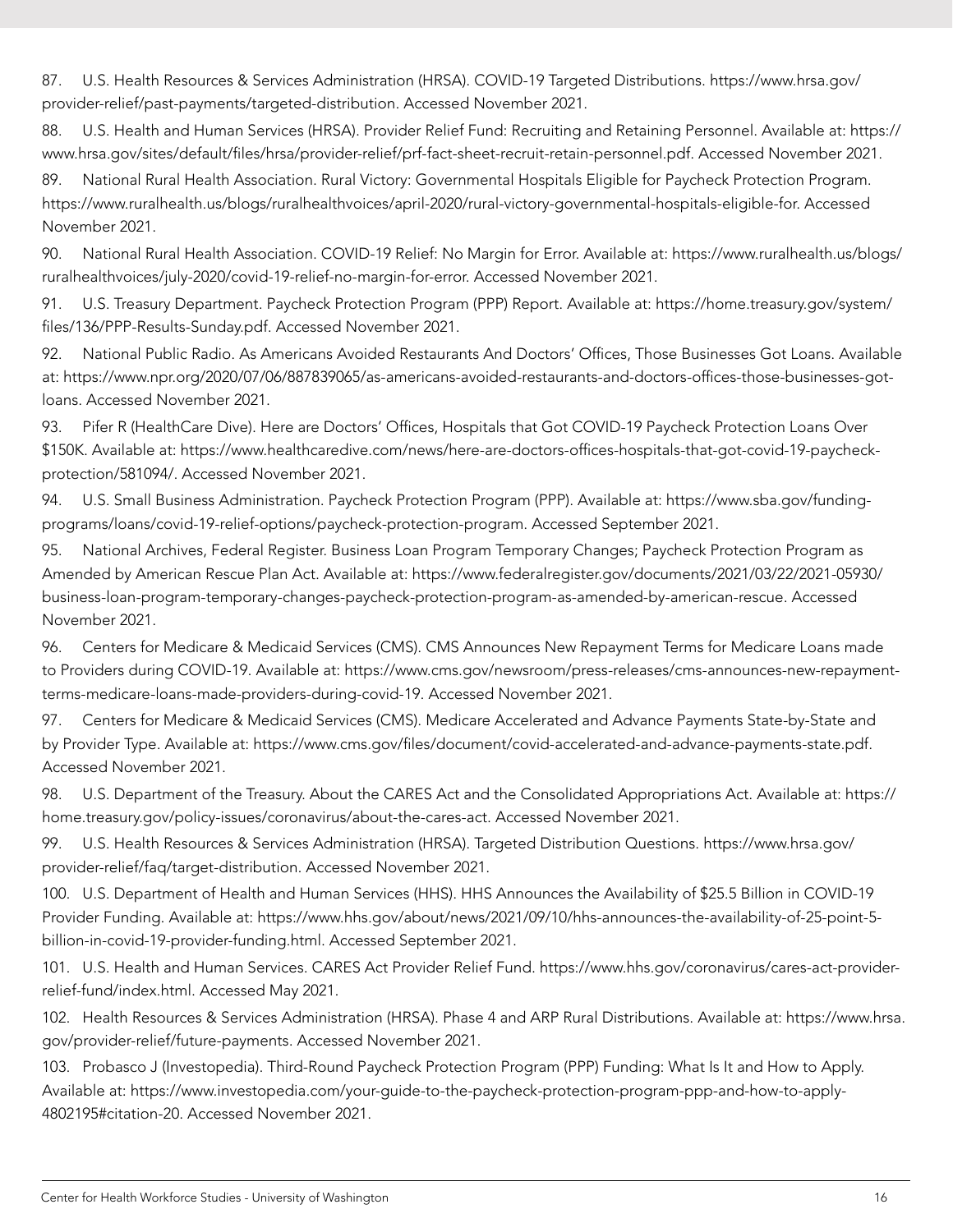104. Reinicke C (CNBC). Small Businesses Have 2 More Months to Apply for Forgivable PPP Loans. Here's What You Need to Know. Available at: [https://www.cnbc.com/2021/03/26/small-businesses-have-2-more-months-to-apply-for-forgivable-ppp](https://www.cnbc.com/2021/03/26/small-businesses-have-2-more-months-to-apply-for-forgivable-ppp-loans.html)[loans.html.](https://www.cnbc.com/2021/03/26/small-businesses-have-2-more-months-to-apply-for-forgivable-ppp-loans.html) Accessed November 2021.

105. Kaiser Family Foundation. Medicare Accelerated and Advance Payments for COVID-19 Revenue Loss: More Time to Repay. Available at: [https://www.kff.org/medicare/issue-brief/medicare-accelerated-and-advance-payments-for-covid-19](https://www.kff.org/medicare/issue-brief/medicare-accelerated-and-advance-payments-for-covid-19-revenue-loss-more-time-to-repay/) [revenue-loss-more-time-to-repay/.](https://www.kff.org/medicare/issue-brief/medicare-accelerated-and-advance-payments-for-covid-19-revenue-loss-more-time-to-repay/) Accessed December 2021.

106. Congressional Research Service. Medicare Accelerated and Advance Payments and COVID-19: Frequently Asked Questions. Available at:<https://sgp.fas.org/crs/misc/R46698.pdf>. Accessed December 2021.

107. Centers for Medicare & Medicaid Services (CMS). Fact Sheet: Repayment Terms for Accelerated and Advance Payments Issued to Providers and Suppliers during the COVID-19 Emergency. Available at: [https://www.cms.gov/files/document/](https://www.cms.gov/files/document/accelerated-and-advanced-payments-fact-sheet.pdf) [accelerated-and-advanced-payments-fact-sheet.pdf](https://www.cms.gov/files/document/accelerated-and-advanced-payments-fact-sheet.pdf). Accessed November 2021.

108. U.S. Congress. H.R.1319 - American Rescue Plan Act of 2021. Available at: [https://www.congress.gov/bill/117th](https://www.congress.gov/bill/117th-congress/house-bill/1319/text)[congress/house-bill/1319/text](https://www.congress.gov/bill/117th-congress/house-bill/1319/text). Accessed December 2021.

109. U.S. Department of Agriculture RD. Emergency Rural Health Care Grants. Available at: [https://www.rd.usda.gov/erhc.](https://www.rd.usda.gov/erhc) Accessed January 2021.

110. The White House. Fact Sheet: Biden Administration Takes Steps to Address COVID-19 in Rural America and Build Rural Health Back Better. Available at: [https://www.whitehouse.gov/briefing-room/statements-releases/2021/08/13/fact-sheet](https://www.whitehouse.gov/briefing-room/statements-releases/2021/08/13/fact-sheet-biden-administration-takes-steps-to-address-covid-19-in-rural-america-and-build-rural-health-back-better/)[biden-administration-takes-steps-to-address-covid-19-in-rural-america-and-build-rural-health-back-better/.](https://www.whitehouse.gov/briefing-room/statements-releases/2021/08/13/fact-sheet-biden-administration-takes-steps-to-address-covid-19-in-rural-america-and-build-rural-health-back-better/) Accessed January 2022.

111. U.S. Department of Agriculture, Rural Development. Emergency Rural Health Care Grant Program, Overview. Available at: [https://www.rd.usda.gov/erhc/overview.](https://www.rd.usda.gov/erhc/overview) Accessed January 2022.

112. U.S. Department of Health and Human Services. Biden-Harris Administration Begins Distributing American Rescue Plan Rural Funding to Support Providers Impacted by Pandemic. Available at: [https://www.hhs.gov/about/news/2021/11/23/biden](https://www.hhs.gov/about/news/2021/11/23/biden-admin-begins-distributing-arp-prf-support-to-providers-impacted-by-pandemic.html)[admin-begins-distributing-arp-prf-support-to-providers-impacted-by-pandemic.html.](https://www.hhs.gov/about/news/2021/11/23/biden-admin-begins-distributing-arp-prf-support-to-providers-impacted-by-pandemic.html) Accessed January 2022.

113. U.S. Department of Health and Human Services. HHS Announces Availability of Nearly \$48 Million to Increase the Public Health Workforce in Rural and Tribal Communities. Available at: [https://www.hhs.gov/about/news/2021/12/23/hhs-announces](https://www.hhs.gov/about/news/2021/12/23/hhs-announces-availability-nearly-48-million-to-increase-public-health-workforce-rural-tribal-communities.html)[availability-nearly-48-million-to-increase-public-health-workforce-rural-tribal-communities.html.](https://www.hhs.gov/about/news/2021/12/23/hhs-announces-availability-nearly-48-million-to-increase-public-health-workforce-rural-tribal-communities.html) Accessed January 2022.

114. U.S. Department of Health and Human Services. Rural Public Health Workforce Training Network Program. Available at: <https://www.hrsa.gov/grants/find-funding/hrsa-22-117>. Accessed January 2022.

115. U.S. Department of HEalth and Human Services. HHS Announces \$103 Million from American Rescue Plan to Strengthen Resiliency and Address Burnout in the Health Workforce. Available at: [https://www.hhs.gov/about/news/2021/07/16/hhs](https://www.hhs.gov/about/news/2021/07/16/hhs-announces-103-million-arp-funding-to-address-health-workforce-burnout.html)[announces-103-million-arp-funding-to-address-health-workforce-burnout.html.](https://www.hhs.gov/about/news/2021/07/16/hhs-announces-103-million-arp-funding-to-address-health-workforce-burnout.html) Accessed January 2022.

116. U.S. Health and Human Services. Promoting Resilience and Mental Health Among Health Professional Workforce (PRMHW). Available at: <https://www.hrsa.gov/grants/find-funding/hrsa-22-110>. Accessed January 2022.

117. U.S. Health and Human Services. Health and Public Safety Workforce Resiliency Training Program. Available at: [https://](https://www.hrsa.gov/grants/find-funding/hrsa-22-109) [www.hrsa.gov/grants/find-funding/hrsa-22-109](https://www.hrsa.gov/grants/find-funding/hrsa-22-109). Accessed January 2021.

118. George Washington (GW) Today. GW Launches Project to Combat Burnout among Health Care Workers. Available at: <https://gwtoday.gwu.edu/gw-launches-project-combat-burnout-among-health-care-workers>. Accessed January 2022.

119. University of Chicago. Changes to Telehealth Policy, Delivery, and Outcomes in Response to COVID-19. Available at: [https://www.pcori.org/sites/default/files/PCORI-Landscape-Review-NORC-Changes-Telehealth-Policy-Delivery-Outcomes-](https://www.pcori.org/sites/default/files/PCORI-Landscape-Review-NORC-Changes-Telehealth-Policy-Delivery-Outcomes-Response-COVID-19-December-2020.pdf)[Response-COVID-19-December-2020.pdf](https://www.pcori.org/sites/default/files/PCORI-Landscape-Review-NORC-Changes-Telehealth-Policy-Delivery-Outcomes-Response-COVID-19-December-2020.pdf). Accessed May 2021.

120. U.S. Congress. Bill S.2741: Creating Opportunities Now for Necessary and Effective Care Technologies (CONNECT) for Health Act of 2019. Available from: [https://www.congress.gov/bill/116th-congress/senate-bill/2741/text.](https://www.congress.gov/bill/116th-congress/senate-bill/2741/text) Accessed February 2022.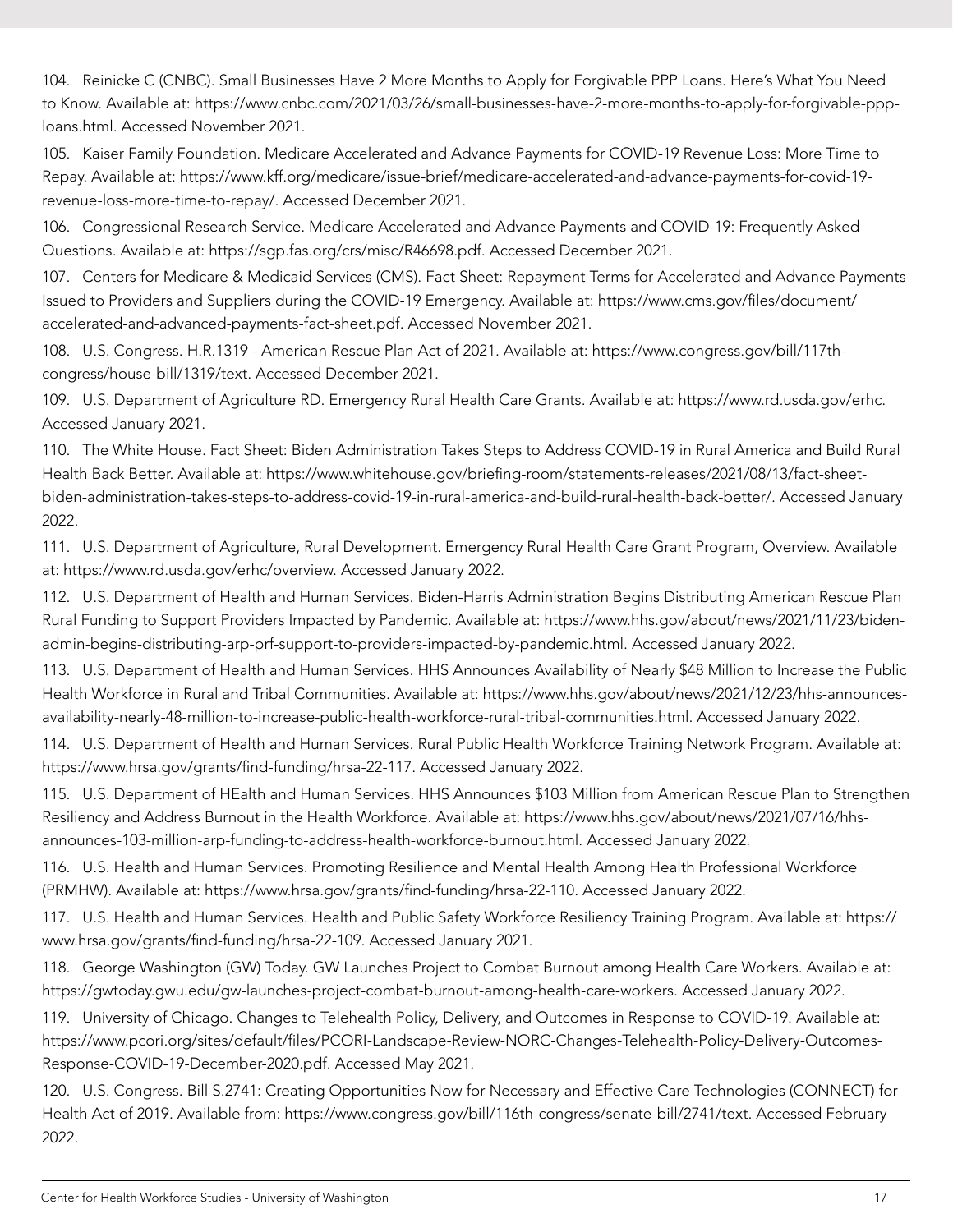121. U.S. Congress. Bill S.3917: Home-Based Telemental Health Care Act of 2020. Available from: [https://www.congress.gov/](https://www.congress.gov/bill/116thcongress/senate-bill/3917/text) [bill/116thcongress/senate-bill/3917/text](https://www.congress.gov/bill/116thcongress/senate-bill/3917/text). Accessed February 2022.

122. U.S. Congress. Bill S.3999: Mental and Behavioral Health Connectivity Act. Available from: [https://www.congress.gov/](https://www.congress.gov/bill/116thcongress/senate-bill/3999/text) [bill/116thcongress/senate-bill/3999/text](https://www.congress.gov/bill/116thcongress/senate-bill/3999/text). Accessed February 2022.

123. U.S. Congress. Bill S.3998: Improving Telehealth for Underserved Communities Act of 2020. Available from: [https://](https://www.congress.gov/bill/116th-congress/senatebill/3998?q=%7B%22search%22%3A%5B%22s.+3998%22%5D%7D&s=1&r=1) [www.congress.gov/bill/116th-congress/senatebill/3998?q=%7B%22search%22%3A%5B%22s.+3998%22%5D%7D&s=1&r=1](https://www.congress.gov/bill/116th-congress/senatebill/3998?q=%7B%22search%22%3A%5B%22s.+3998%22%5D%7D&s=1&r=1). Accessed February 2022.

124. Kaiser Family Foundation. Medicare and Telehealth: Coverage and Use During the COVID-19 Pandemic and Options for the Future. [https://www.kff.org/medicare/issue-brief/medicare-and-telehealth-coverage-and-use-during-the-covid-19](https://www.kff.org/medicare/issue-brief/medicare-and-telehealth-coverage-and-use-during-the-covid-19-pandemic-and-options-for-the-future/) [pandemic-and-options-for-the-future/](https://www.kff.org/medicare/issue-brief/medicare-and-telehealth-coverage-and-use-during-the-covid-19-pandemic-and-options-for-the-future/). Accessed February 2022.

125. Center for Connected Health Policy. Telehealth Coverage Policies in the Time of COVID-19. Available at: [https://cdn.](https://cdn.cchpca.org/files/2020-04/CORONAVIRUS%20TELEHEALTH%20POLICY%20FACT%20SHEET%20APRIL%2030%202020%20FINAL.pdf) [cchpca.org/files/2020-04/CORONAVIRUS%20TELEHEALTH%20POLICY%20FACT%20SHEET%20APRIL%2030%202020%20](https://cdn.cchpca.org/files/2020-04/CORONAVIRUS%20TELEHEALTH%20POLICY%20FACT%20SHEET%20APRIL%2030%202020%20FINAL.pdf) [FINAL.pdf.](https://cdn.cchpca.org/files/2020-04/CORONAVIRUS%20TELEHEALTH%20POLICY%20FACT%20SHEET%20APRIL%2030%202020%20FINAL.pdf) Accessed January 2022.

126. Centers for Medicare & Medicaid Services (CMS). Medicaid Disaster Relief for the COVID-19 National Emergency State Plan Amendment Instructions. Available at: [https://www.medicaid.gov/state-resource-center/downloads/medicaid-disaster](https://www.medicaid.gov/state-resource-center/downloads/medicaid-disaster-relief-spa-instructions.pdf)[relief-spa-instructions.pdf.](https://www.medicaid.gov/state-resource-center/downloads/medicaid-disaster-relief-spa-instructions.pdf) Accessed January 2022.

127. U.S. Department of Health and Human Services. Private Insurance Coverage for Telehealth. [https://telehealth.hhs.gov/](https://telehealth.hhs.gov/providers/billing-and-reimbursement/private-insurance-coverage-for-telehealth/) [providers/billing-and-reimbursement/private-insurance-coverage-for-telehealth/](https://telehealth.hhs.gov/providers/billing-and-reimbursement/private-insurance-coverage-for-telehealth/). Accessed September 2021.

128. Predmore ZS, Roth E, Breslau J, Fischer SH, Uscher-Pines L. Assessment of Patient Preferences for Telehealth in Post-COVID-19 Pandemic Health Care. *JAMA Netw Open*. 2021;4(12):e2136405.

129. Hirsch Q, Davis S, Standford M, Reiter M ea. Beyond Broadband: Equity, Access, And The Benefits Of Audio-Only Telehealth. *Health Affairs Blog Available at*: https://wwwhealthaffairsorg/do/101377/hblog20210916819969/full/ Accessed September 2021.

130. U.S. Department of Health and Human Services. Medicare Beneficiaries' Use of Telehealth in 2020: Trends by Beneficiary Characteristics and Location. Available at: [https://aspe.hhs.gov/sites/default/files/documents/](https://aspe.hhs.gov/sites/default/files/documents/a1d5d810fe3433e18b192be42dbf2351/medicare-telehealth-report.pdf) [a1d5d810fe3433e18b192be42dbf2351/medicare-telehealth-report.pdf.](https://aspe.hhs.gov/sites/default/files/documents/a1d5d810fe3433e18b192be42dbf2351/medicare-telehealth-report.pdf) Accessed Janaury 2022.

131. The Chartis Group. Pandemic Increases Pressure on Rural Hospitals & Communities. Available at: [https://email.chartis.](https://email.chartis.com/hubfs/CCRH/2022%20Policy%20Institute/CCRH_Pandemic%20Increases%20Pressure%20on%20Rural%20Hospitals%20and%20Communities_02.08.22FNL.pdf?hsLang=en) [com/hubfs/CCRH/2022%20Policy%20Institute/CCRH\\_Pandemic%20Increases%20Pressure%20on%20Rural%20Hospitals%20](https://email.chartis.com/hubfs/CCRH/2022%20Policy%20Institute/CCRH_Pandemic%20Increases%20Pressure%20on%20Rural%20Hospitals%20and%20Communities_02.08.22FNL.pdf?hsLang=en) [and%20Communities\\_02.08.22FNL.pdf?hsLang=en](https://email.chartis.com/hubfs/CCRH/2022%20Policy%20Institute/CCRH_Pandemic%20Increases%20Pressure%20on%20Rural%20Hospitals%20and%20Communities_02.08.22FNL.pdf?hsLang=en). Accessed February 2022.

132. U.S. Department of the Treasury. Paycheck Protection Program (PPP) Information Sheet. Available at: [https://home.](https://home.treasury.gov/system/files/136/PPP--Fact-Sheet.pdf) [treasury.gov/system/files/136/PPP--Fact-Sheet.pdf](https://home.treasury.gov/system/files/136/PPP--Fact-Sheet.pdf). Accessed January 2022.

133. Coughlin TA, Ramos C, Samuel-Jakubos H (Urban Institute). More Than a Year and a Half after Congress Approved Funding to Help Health Care Providers Weather the Pandemic, Billions of the \$178 Billion Allocated Remain Unspent. Available at: [https://www.urban.org/research/publication/more-year-and-half-after-congress-approved-funding-help-health](https://www.urban.org/research/publication/more-year-and-half-after-congress-approved-funding-help-health-care-providers-weather-pandemic-billions-178-billion-allocated-remain-unspent)[care-providers-weather-pandemic-billions-178-billion-allocated-remain-unspent](https://www.urban.org/research/publication/more-year-and-half-after-congress-approved-funding-help-health-care-providers-weather-pandemic-billions-178-billion-allocated-remain-unspent). Accessed January 2022.

134. Morse S (Healthcare Finance). AHA is Asking Congress to Release Remaining Provider Relief Funds. Available at: [https://](https://www.healthcarefinancenews.com/news/aha-asking-congress-release-remaining-provider-relief-funds) [www.healthcarefinancenews.com/news/aha-asking-congress-release-remaining-provider-relief-funds](https://www.healthcarefinancenews.com/news/aha-asking-congress-release-remaining-provider-relief-funds). Accessed January 2022.

135. Cantor J, Qureshi N, Briscombe B. Association Between COVID-19 Relief Funds and Hospital Characteristics in the US. *JAMA*. 2021;2(10):e213325. doi:213310.211001/jamahealthforum.212021.213325.

136. Rau J, Spolar C, (Washington Post). Some of America's Wealthiest Hospital Systems Ended up Even Richer, Thanks to Federal Bailouts. [https://www.washingtonpost.com/us-policy/2021/04/01/hospital-systems-cares-act-bailout/.](https://www.washingtonpost.com/us-policy/2021/04/01/hospital-systems-cares-act-bailout/) Accessed December 2021.

137. Abelson R (New York Times). Millions in U.S. Aid Benefited Richer Hospitals, A New Study Shows. Available at: [https://](https://www.nytimes.com/2021/10/22/health/federal-aid-hospitals-provider-relief-fund.html) [www.nytimes.com/2021/10/22/health/federal-aid-hospitals-provider-relief-fund.html](https://www.nytimes.com/2021/10/22/health/federal-aid-hospitals-provider-relief-fund.html). Accessed Janaury 2022.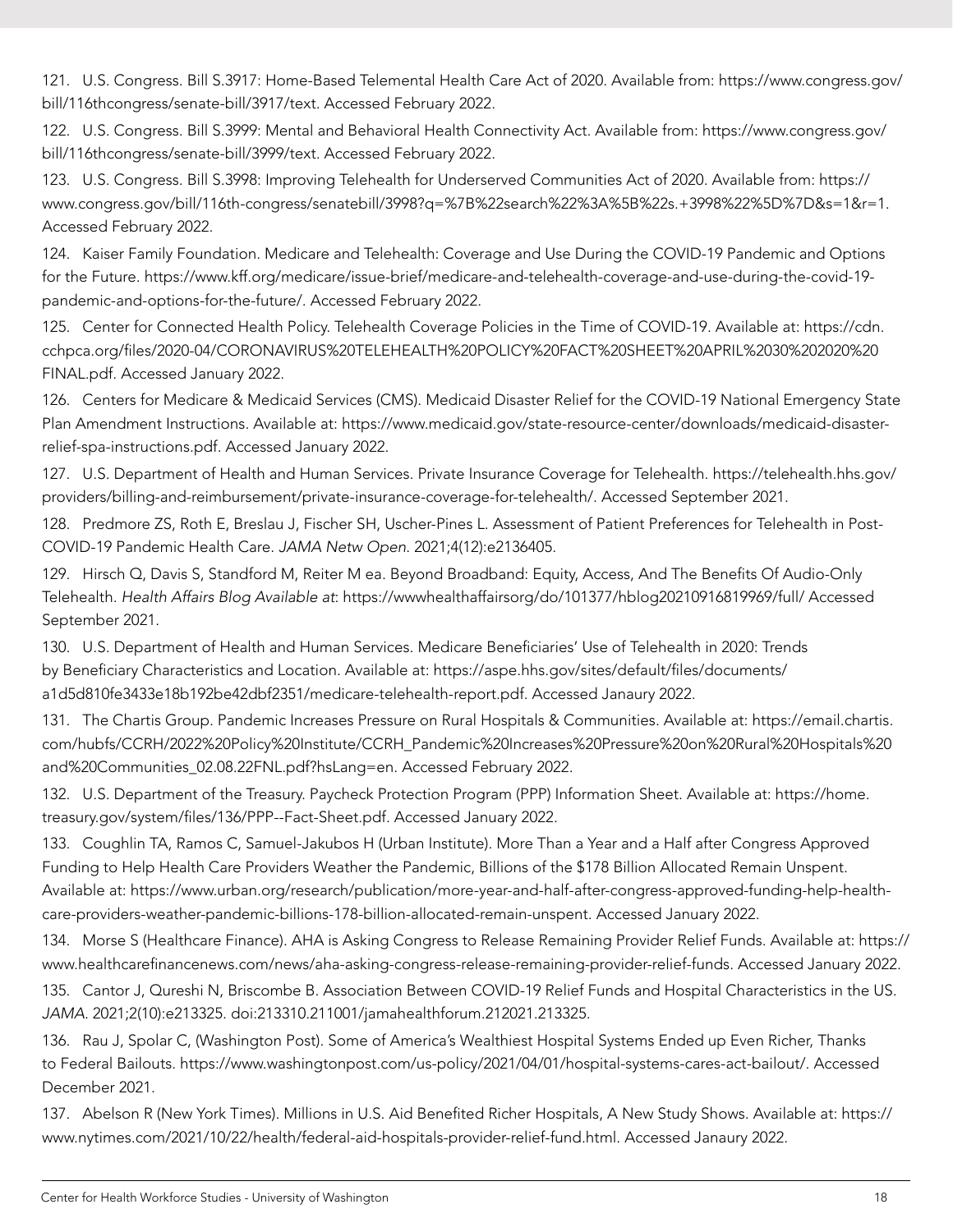138. Abelson R (New York Times). Buoyed by Federal Covid Aid, Big Hospital Chains Buy Up Competitors. Available at: <https://www.nytimes.com/2021/05/21/health/covid-bailout-hospital-merger.html>. Accessed December 2021.

139. Terhune C (Reuters). Wealthy Hospitals Rake in U.S. Disaster Aid for COVID-19 Costs. Available at: [https://www.](https://www.reuters.com/article/us-health-coronavirus-hospitals-aid-insi/wealthy-hospitals-rake-in-u-s-disaster-aid-for-covid-19-costs-idUSKBN29310X) [reuters.com/article/us-health-coronavirus-hospitals-aid-insi/wealthy-hospitals-rake-in-u-s-disaster-aid-for-covid-19-costs](https://www.reuters.com/article/us-health-coronavirus-hospitals-aid-insi/wealthy-hospitals-rake-in-u-s-disaster-aid-for-covid-19-costs-idUSKBN29310X)[idUSKBN29310X](https://www.reuters.com/article/us-health-coronavirus-hospitals-aid-insi/wealthy-hospitals-rake-in-u-s-disaster-aid-for-covid-19-costs-idUSKBN29310X). Accessed January 2022.

140. Goldstein A (Washington Post). Tens of Billions of Dollars in Pandemic Aid for Hospitals and Nursing Homes Not Distributed. Available at: [https://www.washingtonpost.com/health/hospitals-covid-need-money/2021/09/01/4a42bdb8-01c2-](https://www.washingtonpost.com/health/hospitals-covid-need-money/2021/09/01/4a42bdb8-01c2-11ec-a664-4f6de3e17ff0_story.html) [11ec-a664-4f6de3e17ff0\\_story.html](https://www.washingtonpost.com/health/hospitals-covid-need-money/2021/09/01/4a42bdb8-01c2-11ec-a664-4f6de3e17ff0_story.html). Accessed September 2021.

141. National Rural Health Association. HHS Provider Relief Fund Reporting Requests. Available at: [https://www.ruralhealth.](https://www.ruralhealth.us/NRHA/media/Emerge_NRHA/Advocacy/Government%20affairs/2021/02-19-21-HHS-Provider-Relief-Fund-requests.pdf) [us/NRHA/media/Emerge\\_NRHA/Advocacy/Government%20affairs/2021/02-19-21-HHS-Provider-Relief-Fund-requests.pdf](https://www.ruralhealth.us/NRHA/media/Emerge_NRHA/Advocacy/Government%20affairs/2021/02-19-21-HHS-Provider-Relief-Fund-requests.pdf). Accessed January 2022.

142. National Rural Health Association. Letter: The Department of Health and Human Services' June 11, 2021, Revised Notice of Reporting Requirements and Reporting Timeline for Recipients of Provider Relief Fund Payments. Available at: [https://](https://www.ruralhealth.us/getmedia/a73d03bd-3aa5-4f41-b388-b2359e7b0b7d/2021-06-17-NRHA-PRF-reporting-requirements-FINAL.aspx) [www.ruralhealth.us/getmedia/a73d03bd-3aa5-4f41-b388-b2359e7b0b7d/2021-06-17-NRHA-PRF-reporting-requirements-](https://www.ruralhealth.us/getmedia/a73d03bd-3aa5-4f41-b388-b2359e7b0b7d/2021-06-17-NRHA-PRF-reporting-requirements-FINAL.aspx)[FINAL.aspx.](https://www.ruralhealth.us/getmedia/a73d03bd-3aa5-4f41-b388-b2359e7b0b7d/2021-06-17-NRHA-PRF-reporting-requirements-FINAL.aspx) Accessed Janaury 2022.

143. Daly R (Healthcare Financial Management Association). HHS Identifies Limits on Clawbacks of CARES Act Overpayments. Available at: [https://www.hfma.org/topics/news/2020/05/hhs-identifies-limits-on-clawbacks-of-cares-act](https://www.hfma.org/topics/news/2020/05/hhs-identifies-limits-on-clawbacks-of-cares-act-overpayments.html)[overpayments.html](https://www.hfma.org/topics/news/2020/05/hhs-identifies-limits-on-clawbacks-of-cares-act-overpayments.html). Accessed January 2022.

144. Galvin G (Morning Consult). Nearly 1 in 5 Health Care Workers Have Quit Their Jobs During the Pandemic. Available at: [https://morningconsult.com/2021/10/04/health-care-workers-series-part-2-workforce/.](https://morningconsult.com/2021/10/04/health-care-workers-series-part-2-workforce/) Accessed January 2022.

145. Frogner B. University of Washington, Science in Medicine Lecture, February 3, 2022 (unpublished data). Where Did All the Health Care Workers Go? Available at: [https://research-grad-ed.uwmedicine.org/event/science-in-medicine-lecture-with](https://research-grad-ed.uwmedicine.org/event/science-in-medicine-lecture-with-bianca-frogner/)[bianca-frogner/.](https://research-grad-ed.uwmedicine.org/event/science-in-medicine-lecture-with-bianca-frogner/) Accessed February 2022.

146. Eaton-Robb P (AP Newswire). Nursing Schools See Applications Rise, Despite COVID Burnout. Available at: [https://](https://apnews.com/article/coronavirus-pandemic-education-health-5cd95d87e8b13a59ccbb82c2f637d24f) [apnews.com/article/coronavirus-pandemic-education-health-5cd95d87e8b13a59ccbb82c2f637d24f.](https://apnews.com/article/coronavirus-pandemic-education-health-5cd95d87e8b13a59ccbb82c2f637d24f) Accessed January 2022.

147. American Association of Colleges of Nursing. Student Enrollment Surged in U.S. Schools of Nursing in 2020 Despite Challenges Presented by the Pandemic. Available at: [https://www.aacnnursing.org/News-Information/Press-Releases/View/](https://www.aacnnursing.org/News-Information/Press-Releases/View/ArticleId/24802/2020-survey-data-student-enrollment) [ArticleId/24802/2020-survey-data-student-enrollment](https://www.aacnnursing.org/News-Information/Press-Releases/View/ArticleId/24802/2020-survey-data-student-enrollment). Accessed January 2022.

148. Murphy B (American Medical Association). Med Students: These 6 Factors Dictate Resuming Clinical Training. Available at: [https://www.ama-assn.org/residents-students/medical-school-life/med-students-these-6-factors-dictate-resuming-clinical.](https://www.ama-assn.org/residents-students/medical-school-life/med-students-these-6-factors-dictate-resuming-clinical) Accessed January 2022.

149. Robbins R (Medscape Medical News). Students Ponder Medical Future Having Trained During COVID. Available at: <https://www.medscape.com/viewarticle/967369>. Accessed January 2022.

150. Kaplan L, Pollack SW, Skillman SM, Patterson DG. NP Program Efforts Promoting Transition to Rural Practice. *Nurse Pract*. 2020;45(10):48-55.